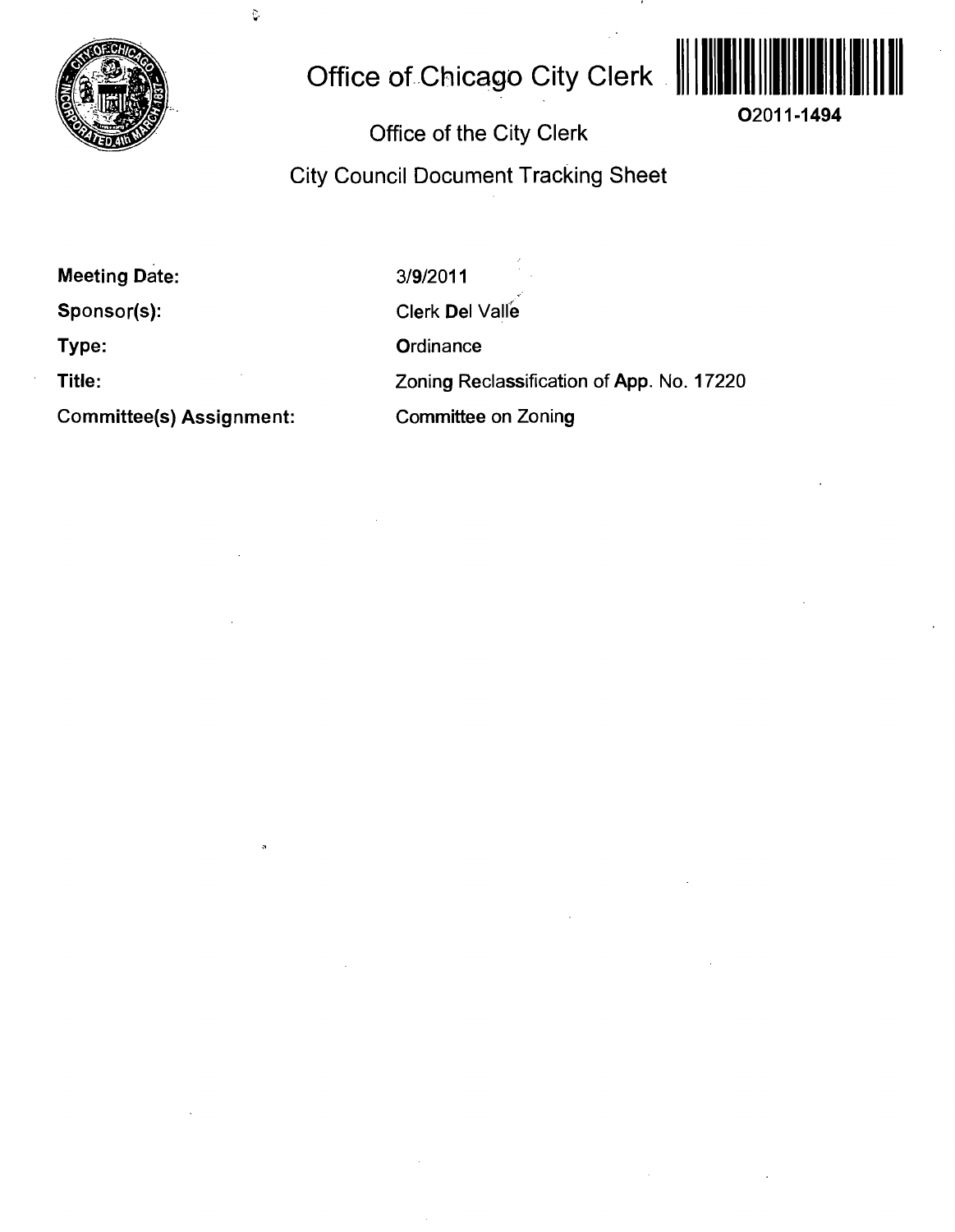CITY OF CHICAGO  $344 + 945$ 

#### APPLICATION FOR AN AMENDMENT TO THE CHICAGO ZONING ORDINANCE

1. ADDRESS df the property Applicant is seeking to rezone:

3152 <u>'South Throop Street, Chicago, Illinois 60608</u> (PIN: 17-32-105-011-0000)

2. WARD # the property is located in:  $11<sup>th</sup>$  Ward

3. APPLICANT/OWNER Kasper Development, Ltd.

ADDRESS 10905 Atwood Ct.

CITY Orland Park STATE Illinois ZIP CODE 60462

PHONE 773-804-9100 CONTACT PERSON Attomey Lisa Marino (See Below)

 $\overline{4}$ . Is the Applicant the owner of the property? YES  $X = \text{NO}$  NO  $\cdot$ If the Applicant is not the owner of the property, please provide the following information regarding the owner and attach written authorization from the owner allowing the applicant to proceed.

|    |                                                         | OWNER N/A                                                                                 |
|----|---------------------------------------------------------|-------------------------------------------------------------------------------------------|
|    |                                                         |                                                                                           |
|    |                                                         | CITY STATE STATE ZIP CODE                                                                 |
|    |                                                         | PHONE CONTACT PERSON                                                                      |
| 5. | the rezoning, please provide the following information: | If the Applicant /Owner of the property has obtained a lawyer as their representative for |
|    |                                                         | ATTORNEY Lisa A. Marino c/o Marino & Assoc., P.C.                                         |
|    | ADDRESS 3310 N. Harlem Ave.                             |                                                                                           |

CITY Chicago STATE Illinois ZIP CODE 60634

 $\ddotsc$ 

PHONE 773-804-9100 FAX 773-804-9192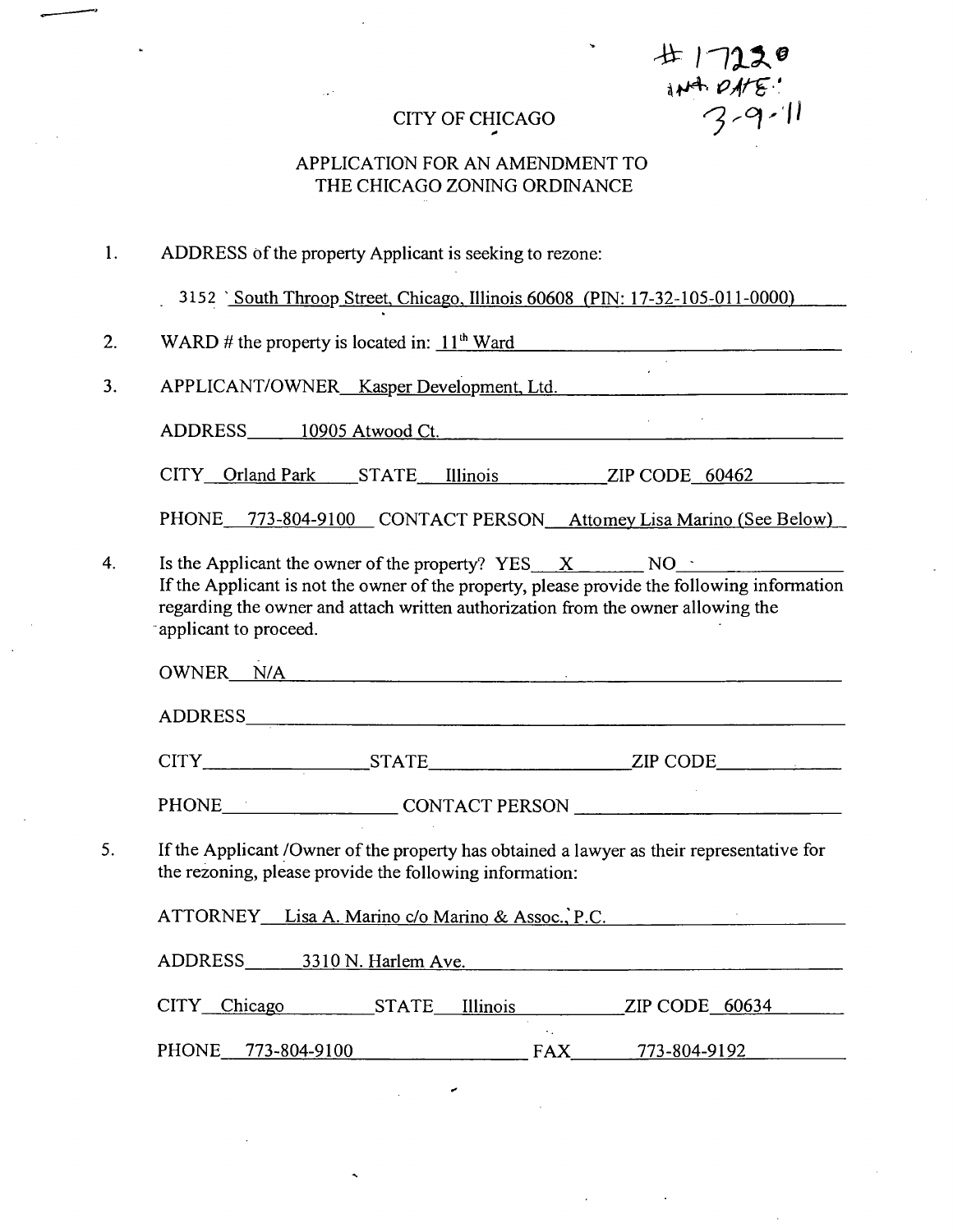#### **ORDINANCE**

#### BE IT ORDAINED BY THE CITY COUNCIL OF THE CITY OF CHICAGO:

SECTION 1. Title 17 of the Municipal Code of Chicago, the Chicago Zoning Ordinance, is hereby amended by changing all of the Ml-2 Limited Manufacturing/Business Park District symbols and indications as shown on Map No. 8-G in the area bounded by

> A line 192 feet south of and parallel to West 31<sup>st</sup> Place; South Throop Street; a line 216 feet south of and parallel to West 31<sup>st</sup> Place; the public alley next west of and parallel to South Throop Street,

to those of an RS3 Residential Single-Unit (Detached House) District.

SECTION 2. This ordinance takes effect after its passage and approval.

Common Address of Property: 3152 South Throop Street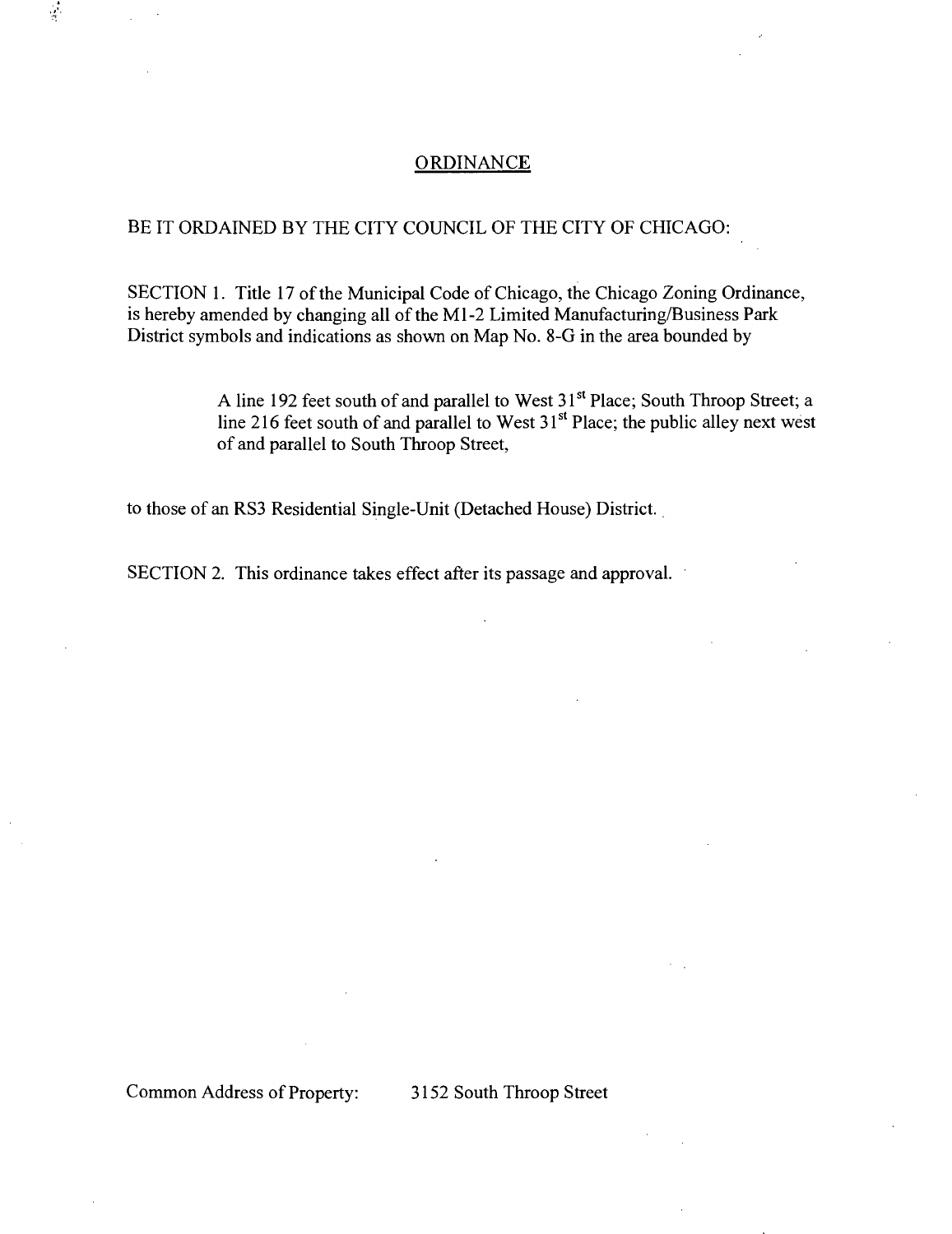- If the applicant is a legal entity (Corporation, LLC, Partnership, etc.) please provide the 6. names of all owners as disclosed on the Economic Disclosure Statements. Joseph Skiba. President
- 7. On what date did the owner acquire legal title to the subject property?

November 19. 2010

- 8. Has the present owner previously rezoned this property? If yes, when?
	- No

 $\frac{1}{2}$ 

- 9. Present Zoning District\_\_\_\_\_\_ M1-2 \_\_\_\_\_\_\_ Proposed Zoning District\_\_\_\_\_ RS-3
- 10. Lot size in square feet (or dimensions) approx.  $124.00'$  x  $24.03' = 2.979.72$  sq. ft.

- 11. Current Use of the property The Subject Property is a vacant and unimproved lot.
- 12. Reason for rezoning the subject property: So that the existing vacant lot may be improved with a single family home.

13. Describe the proposed use of the property after the rezoning. Indicate the number of dwelling units; number of parking spaces; approximate square footage of any commercial space; and height of the proposed building. (BE SPECIFIC) After re-zoning, the Subject Property will be used as a single family home with a  $\Omega$  car garage. The height of the building will be approximately  $\mathcal{C}^14$ .

14. On May 14\*, 2007, the Chicago City Council passed the Affordable Requirements Ordinance (ARO) that requires on-site affordable housing units or a financial contribution if residential housing projects receive a zoning change under certain circumstances. Based on the lot size of the project in question and the proposed zoning classification, is this project subject to the Affordable Requirements Ordinance? (See Fact Sheet for more information).

 $YES$  NO  $X$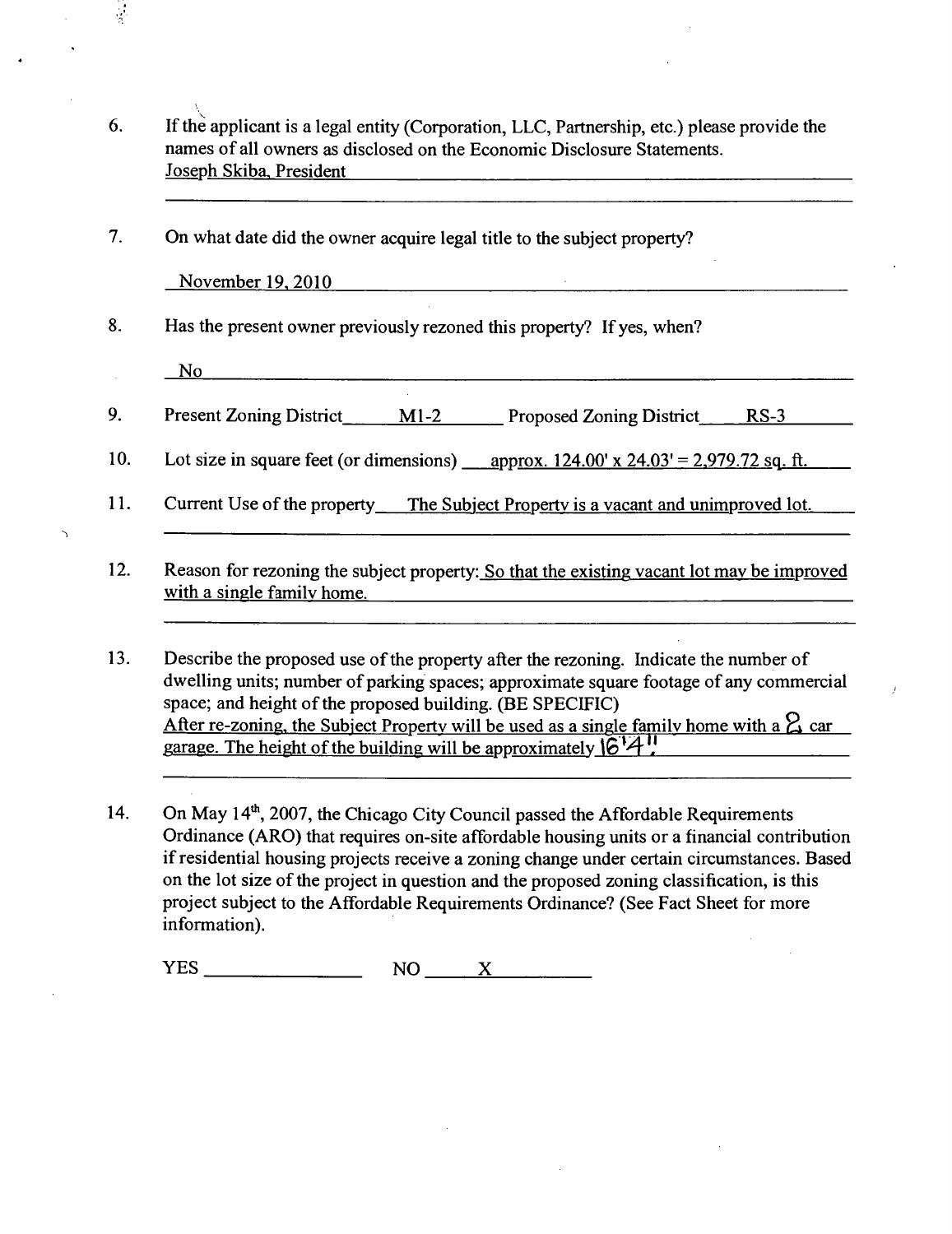#### COUNTY OF COOK STATE OF ILLINOIS

 $\frac{1}{2}$ 

I, JOSEPH SKIBA, President of Kasper Development, Ltd., being first duly swom on oath, state that all of the above statements and the statements contained in the documents submitted herewith are true and correct.

> KASPER DEVELOPMENT, LTD. (Owner & Applicant)

R۱

JOSEPH SKIDA. President of Kasper Development, Ltd.

Subscribed and Swom to before me this  $\mu$ day of  $\sqrt{\frac{PQ}{M}}$  . 2011.  $\sqrt{\frac{PQ}{M}}$  . OFFICIAL SEAL blic

MAGDALENA BROZYNA NOTARY PUBLIC - STATE OF ILLINOIS MY COMMISSION EXPIRES:11/19/12

 $\epsilon$ 

**For Office Use Only** 

Date of Introduction:

File Number:

Ward: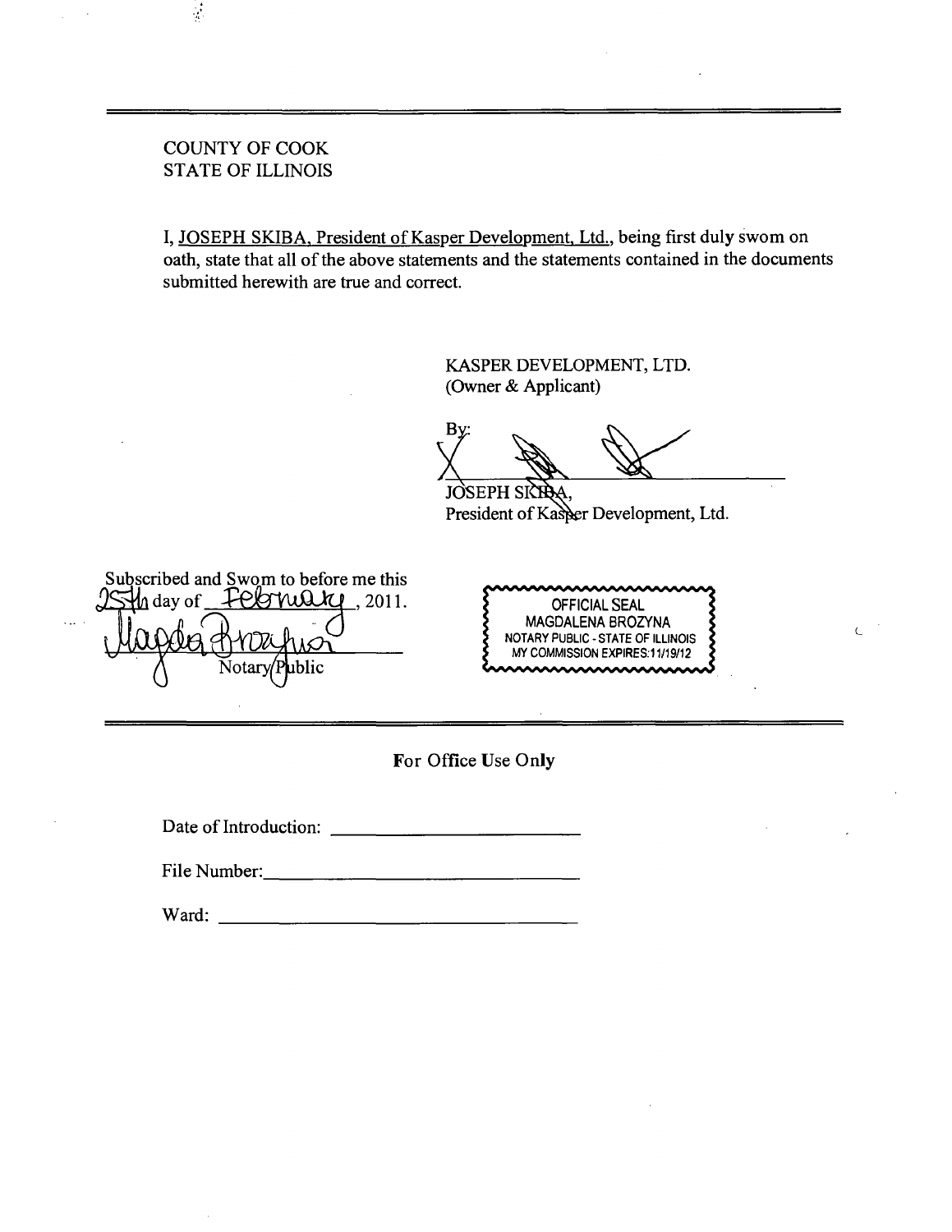#### **"WRITTEN NOTICE" FORM OF AFFIDAVIT (Section 17-13-0107)**

**March 1,2011** 

Honorable Daniel S. Solis Chairman, Committee on Zoning 121 North LaSalle Street Room 304 - City Hall Chicago, Illinois 60602

To Whom It May Concem:

The undersigned, Lisa Marino, being first duly swom on oath, deposes and states the following:

That the undersigned certifies that she has complied with the requirements of Sec. 17-13- 0107 of the Chicago Zoning Ordinance, by sending written notice to such property owners who appear to be the owners of the property within the subject area not solely owned by the applicant, and to the owners of all property within 250 feet in each direction of the lot line of the subject property, exclusive of the public roads, streets, alleys and other public ways, or a total distance limited to 400 feet. Said "written notice" was sent by First Class U.S. Mail, no more than 30 days before filing the application.

**The undersigned certifies that the notice contained the address of the property sought to be rezoned; a statement of the intended use of the property; the name and address of the applicant; the name and address of the owner; and a statement that the applicant intends to file the application for a change in zoning on approximately March 2, 2011.** 

The undersigned certifies that the applicant has made a bona fide effort to determine the addresses of the parties to be notified under Section 17-13-0107 of the Chicago Zoning Ordinance, and that the accompanying list of names and addresses of surrounding property owners within 250 feet of the subject site is a complete list containing the parmes and addresses of the people required to be served.

*h/iojiRy* 

Subscribed and Swom to before me this  $\sqrt{}$  day of March, 2011.

Notary Publi

OFFICIAL SEAL<br>MAGDALENA BROZYNA MAGDALENA BROZ INTERNOIS ARY PUBLIC - STATE OF THE 19/12

M:\ZONING' Development, UdVJ 152 S. St\Application\Wrinco Notice Form of AflEdavit.wpd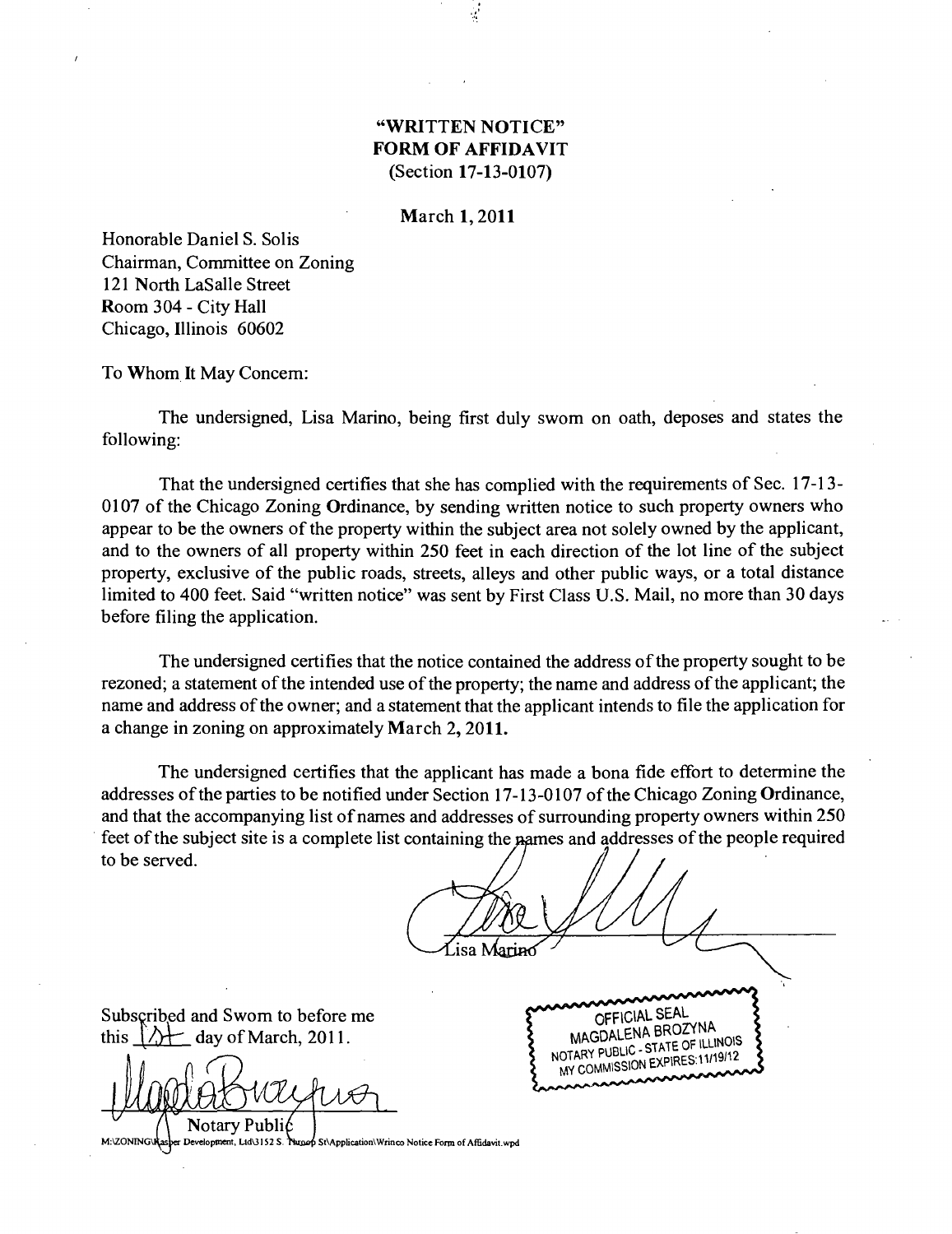$\frac{1}{2}$ **Marino & Assoc., PC** 

Loop Office

33 N. LaSalle Suite 2000 Chicago, IL 60602 ATTORNEYS AT LAW

Lisa A. Marino Melissa K. Whitley Vincent R. Vidmer

3310 N. Harlem Ave. . Chicago, IL 60634 . Tel. 773.804.9100 • Fax 773.804.9192 www.realestatelawoffice.net

Of Counsel Gerald M. Petacque (1930-2006

March 2, 2011

#### *Via USPS-First Class Mail*

### *Re: Zoning Map Amendment Application 3152 S. Throop Ave.. Chicago. IL 60608*

Dear Property Owner:

*In accordance with the requirements for an Amendment to the Chicago Zoning Ordinance, specifically Section 17-13-0107, please be informed that on or about March 2, 2011, the undersigned will file an application for a change in Zoning from Ml-2 Limited Manufacturing/Business Park District to RS-3 Residential Single-Unit (Detached House) District on behalf of the Applicant, Kasper Development, Ltd., for the property located at 3152 Soutli Tfiroop Avenue, Chicago, Illinois 60608.* 

The Applicant is requesting a Zoning Map Amendment for the above-listed property so that the existing vacant lot may be improved with a newly constructed brick single family home.

Kasper Development, Ltd. is the owner of the Subject Property. It can be contacted through its attomey Lisa Marino at Marino & Assoc., PC, 3310 N. Harlem Avenue, Chicago, Illinois 60634. Should you have any questions regarding the above, please call Lisa Marino at 773.804.9100.

**Please note that the Applicant is not seeking to rezone or purchase your property. The Applicant is required by law to send this notice because you own property within 250 feet of the property to be rezoned.** 

Very truly yours, MARINO & ASSOØ

LAM/mob M:\ZONrNG\Kasper Development, Ltd\3152 S. Throop St\Application\250' Notice.frm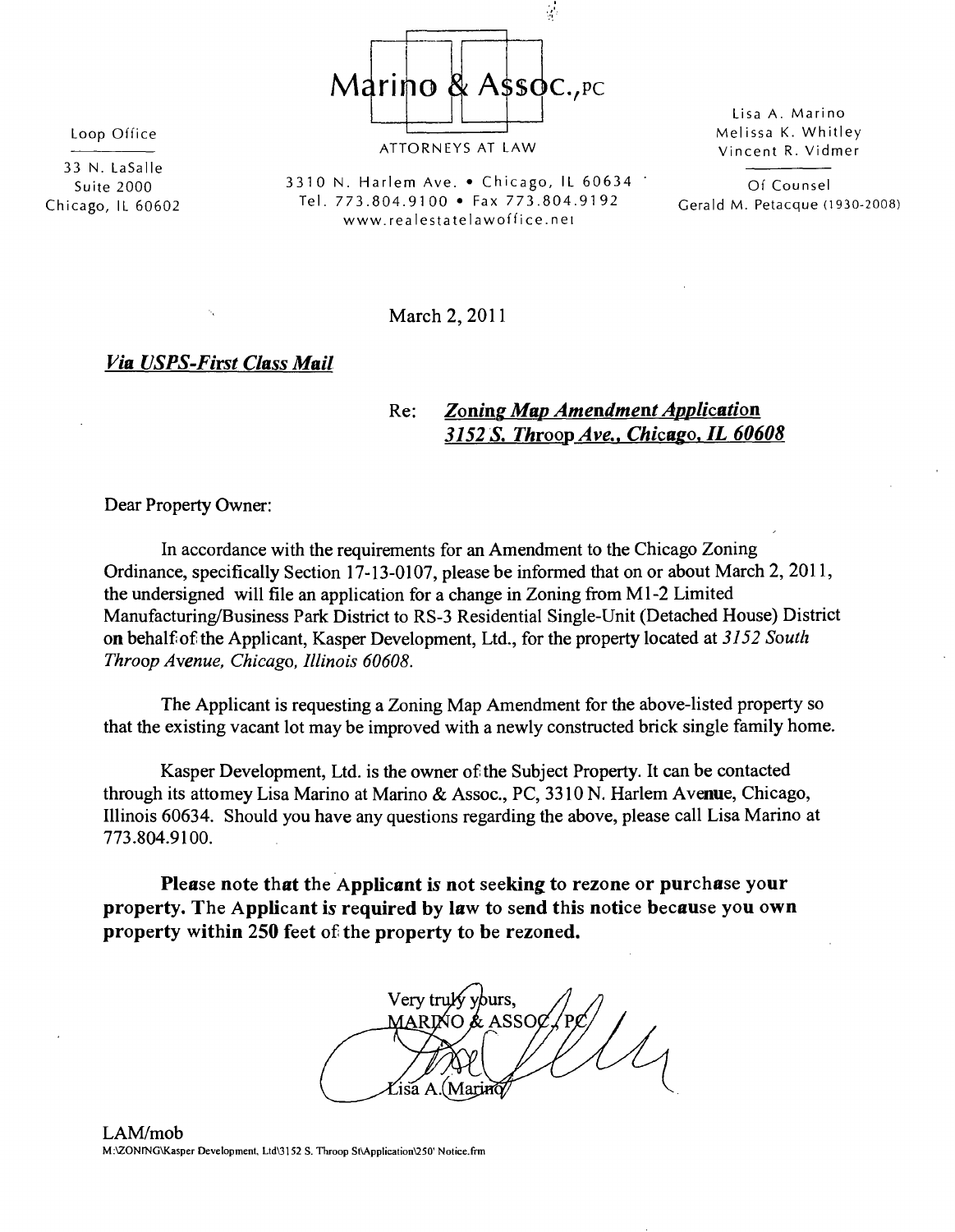#### **CITY OF CHICAGO ECONOMIC DISCLOSURE STATEMENT AND AFFIDAVIT**

 $\frac{1}{2}$ 

**u** 

 $1494$ 

### **SECTION 1 - GENERAL INFORMATION**

A. Legal name of Disclosing Party submitting this EDS. Include d/b/a if applicable:

| Kasper Development, Ltd.                                                                                                                                                                                                                                                                                                                                                                                                                                           |
|--------------------------------------------------------------------------------------------------------------------------------------------------------------------------------------------------------------------------------------------------------------------------------------------------------------------------------------------------------------------------------------------------------------------------------------------------------------------|
| Check ONE of the following three boxes:                                                                                                                                                                                                                                                                                                                                                                                                                            |
| Indicate whether Disclosing Party submitting this EDS is:<br>1. $[X]$ the Applicant & Owner<br><b>OR</b><br>2. [] a legal entity holding a direct or indirect interest in the Applicant. State the legal name of the                                                                                                                                                                                                                                               |
| Applicant in which Disclosing Party holds an interest:<br><b>OR</b><br>3. [] a specified legal entity with a right of control (see Section Il.B.1.b.) State the legal name of<br>the entity in which Disclosing Party holds a right of control:                                                                                                                                                                                                                    |
|                                                                                                                                                                                                                                                                                                                                                                                                                                                                    |
| $\mathcal{L}(\mathbf{z}) = \mathcal{L}(\mathbf{z})$ , where $\mathcal{L}(\mathbf{z}) = \mathcal{L}(\mathbf{z})$ , we have the set of $\mathcal{L}(\mathbf{z})$                                                                                                                                                                                                                                                                                                     |
| C. Telephone: <b>The C. Participants</b> Fax:<br>Email: Email: Email: Email: Email: Email: Email: Email: Email: Email: Email: Email: Email: Email: Email: Email: Email: Email: Email: Email: Email: Email: Email: Email: Email: Email: Email: Email: Email: Email: Email: Email<br>$\label{eq:2} \mathcal{L} = \mathcal{L} \left( \mathcal{L} \right) \left( \mathcal{L} \right) \left( \mathcal{L} \right) \left( \mathcal{L} \right) \left( \mathcal{L} \right)$ |
| D. Name of contact person: Lisa A. Marino<br><u> 1980 - Jan Samuel Barbara, martin a</u>                                                                                                                                                                                                                                                                                                                                                                           |
| E. Federal Employer Identification No. (if you have one): N/A                                                                                                                                                                                                                                                                                                                                                                                                      |
| F. Brief description of contract, transaction or other undertaking (referred to below as the "Matter") to<br>which this EDS pertains. (Include project number and location of property, if applicable):                                                                                                                                                                                                                                                            |
| Zoning Map Amendment for the property located at 3152 S. Throop St., Chicago, IL 60608                                                                                                                                                                                                                                                                                                                                                                             |
| $(PIN: 17-32-105-011-0000)$                                                                                                                                                                                                                                                                                                                                                                                                                                        |
| G. Which City agency or department is requesting this EDS?                                                                                                                                                                                                                                                                                                                                                                                                         |
| Department of Zoning & Land Use Planning / Zoning Committee<br>τ                                                                                                                                                                                                                                                                                                                                                                                                   |
| If the Matter is a contract being handled by the City's Department of Procurement Services, please<br>complete the following:                                                                                                                                                                                                                                                                                                                                      |
| Specification #<br>and Contract#                                                                                                                                                                                                                                                                                                                                                                                                                                   |

**Ver. 11-01-05** 

Page 1 of 13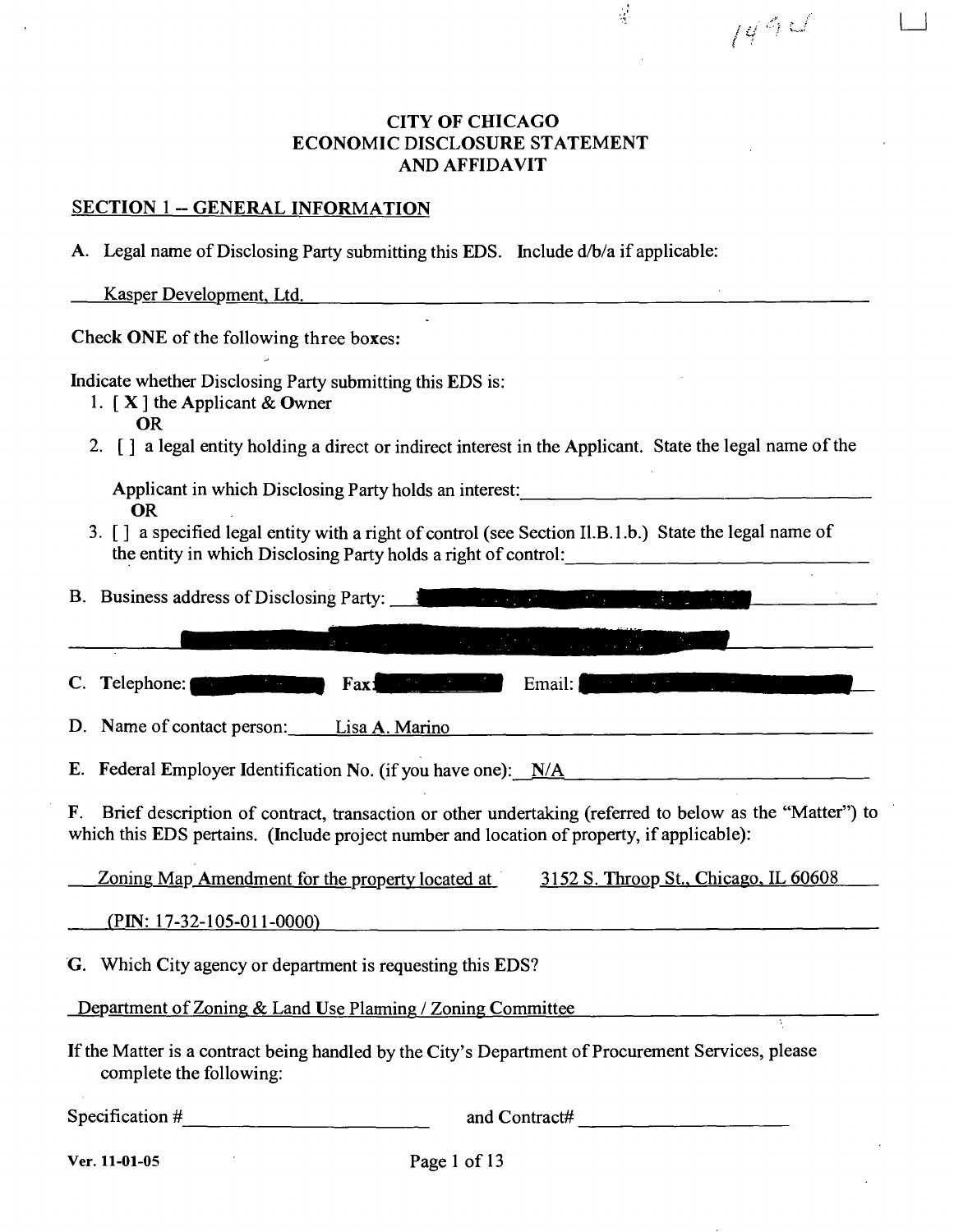#### **SECTION II - DISCLOSURE OF OWNERSHIP INTERESTS**

#### **A. NATURE OF DISCLOSING PARTY**

| 1. Indicate the nature of the Disclosing Party:                            |                                                          |        |
|----------------------------------------------------------------------------|----------------------------------------------------------|--------|
| Person                                                                     | Limited liability company*                               |        |
| Publicly registered business corporation [] Limited liability partnership* |                                                          |        |
| [X] Privately held business corporation                                    | Joint venture*                                           |        |
| Sole proprietorship*                                                       | Not-for-profit corporation                               |        |
| General partnership                                                        | (Is the not-for-profit corporation also a $501(c)(3)$ )? |        |
| Limited partnership*                                                       | [] Yes                                                   | [ ] No |
| Trust                                                                      | Other (please specify)                                   |        |
|                                                                            |                                                          |        |
|                                                                            |                                                          |        |
| * Note B.1.b. below.                                                       |                                                          |        |

2. For legal entities, the state (or foreign country) of incorporation or organization, if applicable: Illinois substitution in the control of the control of the control of the control of the control of the control of

 $\frac{1}{2}$ 

3. For legal entities not organized in the State of Illinois: Has the organization registered to do business in the State of Illinois as a foreign entity?

 $[$  | Yes  $[$  | No  $[$   $X]$  N/A

*B. IF THE DISCLOSING PARTY IS A LEGAL ENTITY: %* 

1 .a. List below the fiill names and titles of all executive officers and all directors of the entity. For not-for-profit corporations, also list below all members, if any, which are legal entities. If there are no such members, write "no members." For trusts, estates or other similar entities, list below the legal titleholder(s).  $\mathbb{R}^{2^{n-1}}$ 

Name Title Joseph Skiba President  $\mathcal{L}^{\pm}$ <u> 1980 - Jan Barnett, fransk kongresu (d. 1980)</u>

1 .b. If you checked "General Partnership," "Limited partnership," "Limited liability company," "Limited liability partnership" or "Joint venture" in response to Item A.l . above (Nature of Disclosing Party), list below the name and title of each general partner, managing member, manager or

Page 2 of 13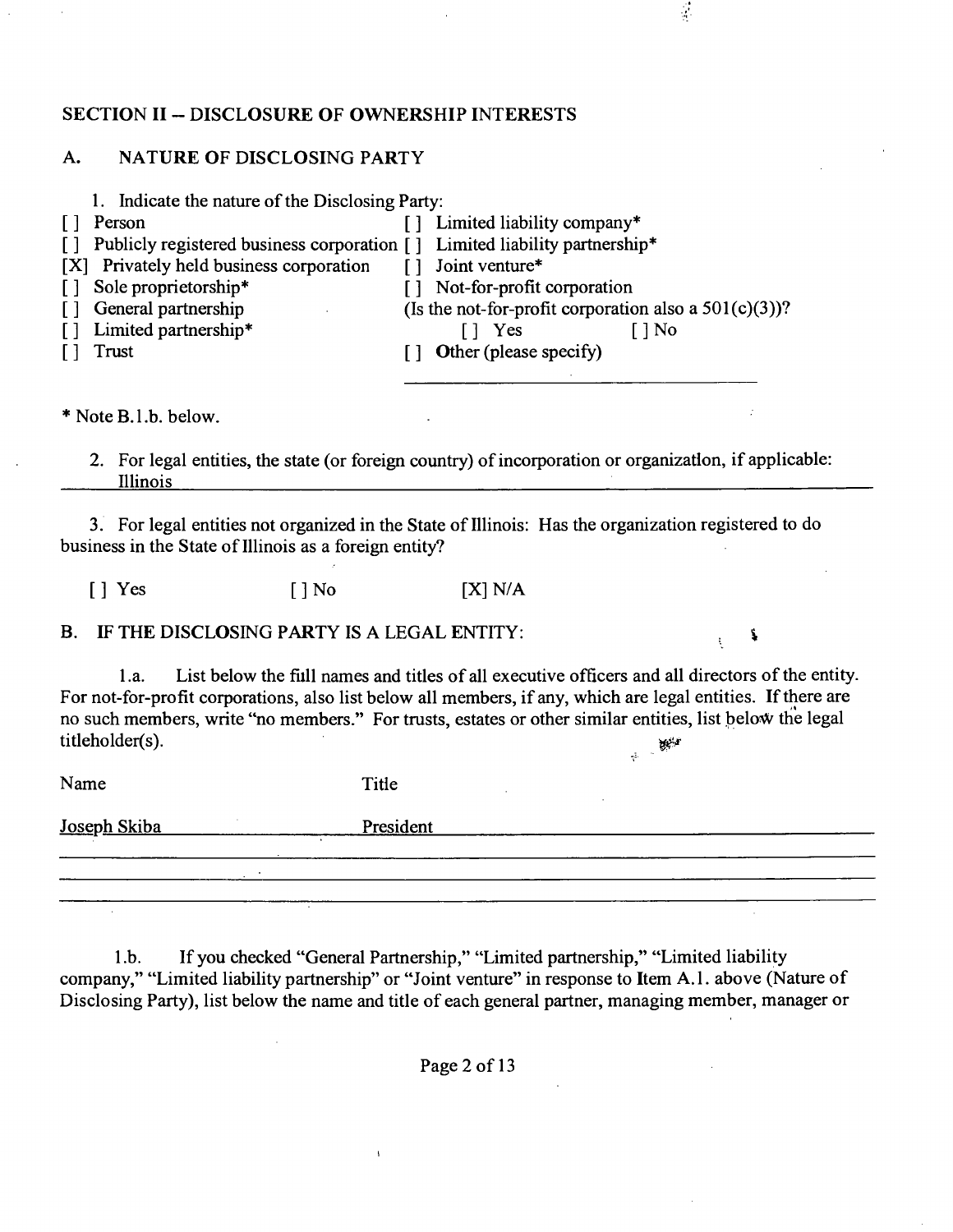any other person or entity that controls the day-to-day management of the Disclosing Party. NOTE: Each legal entity listed below must submit an EDS on its own behalf

| Name $N/A$ | Titie |  |
|------------|-------|--|
|            |       |  |
| ___        |       |  |

e)<br>S

2. Please provide the following information conceming each person or entity having a direct or indirect beneficial interest (including ownership) in excess of 7.5% of the Disclosing Party. Examples of such an interest include shares in a corporation, partnership interest in a partnership or joint venture, interest of a member or manager in a limited liability company, or interest of a beneficiary of a trust, estate or other similar entity. If none, state "None." NOTE: Pursuant to Section 2-154-030 of the Municipal Code of Chicago ("Municipal Code"), the City may require any such additional information from any applicant which is reasonably intended to achieve full disclosure.

| Name         | <b>Business Address</b>                 | Percentage Interest in the<br><b>Disclosing Party</b> |
|--------------|-----------------------------------------|-------------------------------------------------------|
| Joseph Skiba | 10905 Atwood Ct., Orland Park, IL 60462 | 100%                                                  |
|              |                                         |                                                       |
|              |                                         |                                                       |
|              |                                         |                                                       |

### **SECTION III — BUSINESS RELATIONSHIPS WITH CITY ELECTED OFFICIALS**

Has the Disclosing Party had a "business relationship," as defined in Chapter 2-156 of the Municipal Code, with any City elected official in the 12 months before the date this EDS is signed?

 $[ ]$  Yes  $[ X ]$  No

If yes, please identify below the name(s) of such City elected official(s) and describe such relationship(s):

### **SECTION IV - DISCLOSURE OF SUBCONTRACTORS AND OTHER RETAINED PARTIES**

The Disclosing Party must disclose the name and business address of each subcontractor, attomey, lobbyist, accountant, consultant and any other person or entity whom the Disclosing Party has retained or expects to retain in connection with the Matter, as well as the nature of the relationship, and the total

Page 3 of 13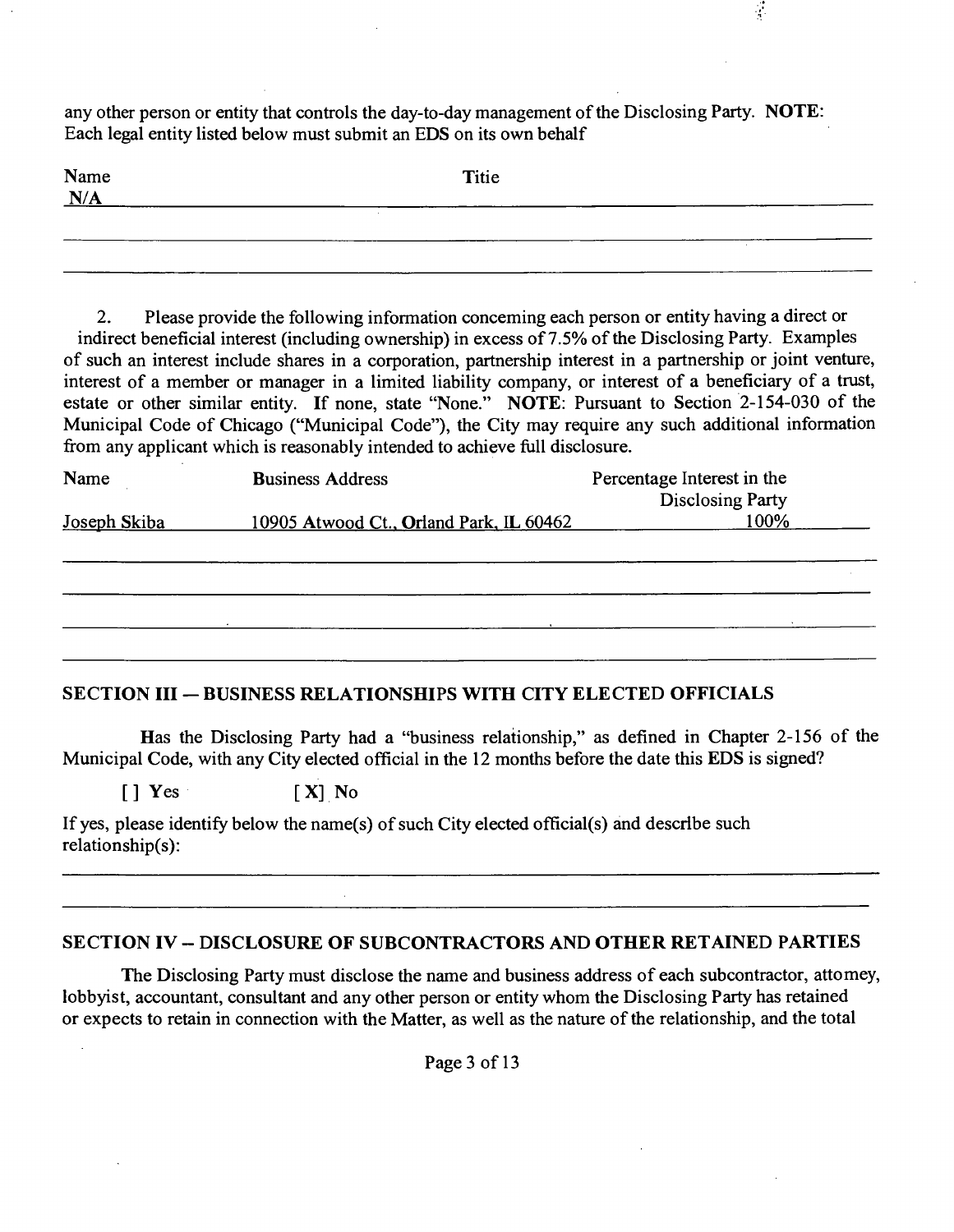amount of the fees paid or estimated to be paid. The Disclosing Party is not required to disclose employees who are paid solely through the Disclosing Party's regular payroll.

"Lobbyist" means any person or entity who undertakes to influence any legislative or administrative action on behalf of any person or entity other than: (I) a not-for-profit entity, on an unpaid basis, or (2) himself "Lobbyist" also means any person or entity any part of whose duties as an employee of another includes undertaking to influence any legislative or administrative action.

If the Disclosing Party is uncertain whether a disclosure is required under this Section, the Disclosing Party must either ask the City whether disclosure is required or make the disclosure.

| Name<br>(indicate whether<br>retained or anticipated<br>to be retained) | <b>Business</b><br>Address | <b>Relationship to Disclosing Party</b><br>(subcontractor, attomey,<br>lobbyist, etc.) | Fees<br>(indicate whether<br>paid or estimated) |
|-------------------------------------------------------------------------|----------------------------|----------------------------------------------------------------------------------------|-------------------------------------------------|
|                                                                         |                            |                                                                                        |                                                 |

| Marino & Assoc., P.C. 3310 N Harlem Ave. |                   | Attomev | <b>Estimated \$4,500.00</b> |
|------------------------------------------|-------------------|---------|-----------------------------|
|                                          | Chicago, IL 60634 |         |                             |

(Add sheets if necessary)

[ ] Check here if the Disclosing Party has not retained, nor expects to retain, any such persons or entities.

**SECTION V - CERTIFICATIONS** 

#### A. COURT-ORDERED CHILD SUPPORT COMPLIANCE

 $\frac{1}{2}$ 

Under Municipal Code Section 2-92-415, substantial owners of business entities that contract with the City must remain in compliance with their child support obligations throughout the term of the contract.

Has any person who directly or indirectiy owners 10% or more of the Disclosing Party been declared in arrearage any child support obligations by any Illinois court of competent jurisdiction?

[] Yes  $[X]$  No  $[]$  No person owns 10% or more of the Disclosing Party.

If "Yes," has the person entered into a court-approved agreement for payment of all support owed and is the person in compliance with that agreement?

[] Yes [] No

Page 4 of 13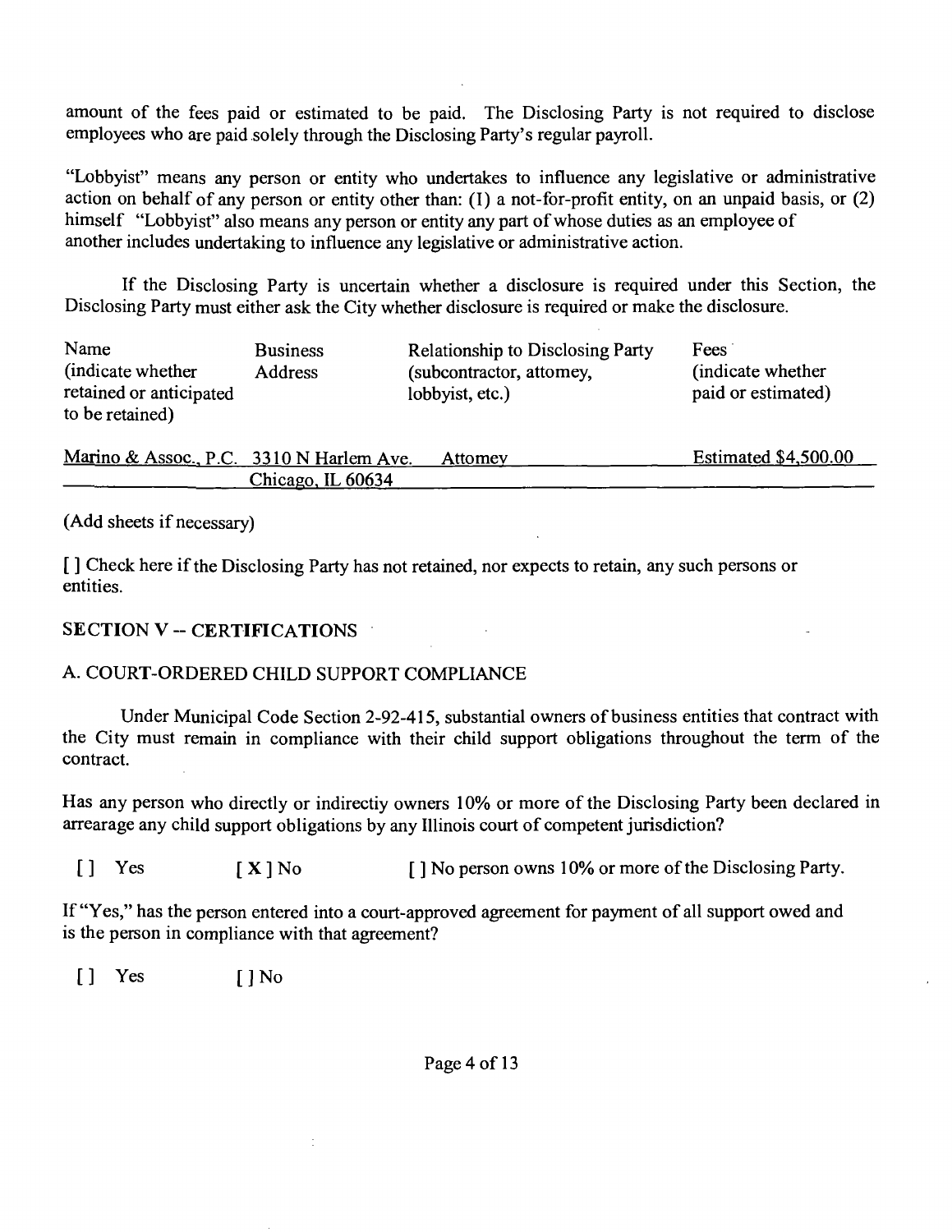#### B. FURTHER CERTIFICATIONS

1. The Disclosing Party and, if the Disclosing Party is a legal entity, all of those persons or entities identified in Section II.B.1. of this EDS:

- a. are not presently debarred, suspended, proposed for debarment, declared ineligible or voluntarily excluded from any transactions by any federal, state or local unit of govemment;
- b. have not, within a five-year period preceding the date of this EDS, been convicted of a criminal offense, adjudged guilty, or had a civil judgment rendered against them in connection with: obtaining, attempting to obtain, or performing a public (federal, state or local) transaction or contract under a public transaction; a violation of federal or state antitmst statutes; fraud; embezzlement; theft; forgery; bribery; falsification or destmction of records; making false statements; or receiving stolen property;
- c. are not presently indicated for or otherwise criminally or civilly charged by a goverrunental entity (federal, state or local) with commission of any of the offenses enumerated in clause B.l.b. of this Section V;
- d. have not, within a five-year period preceding the date of this EDS, had one or more public transactions (federal, state or local) terminated for cause or default; and
- e. have not, within a five-year period preceding the date of this EDS, been convicted, adjudged guilty, or found liable in a civil proceeding, or in any criminal or civil action, including actions conceming environmental violations, instituted by the City or by the federal govemment, any state, or any other unit of local govemment.
- 2. The certifications in subparts 2, 3 and 4 concem:
- the Disclosing Party;
- any "Applicable Party" (meaning any party participating in the performance of the Matrer, including but not limited to any persons or legal entities disclosed under Section FV, "Disclosure of Subcontractors and Other Retained Parties");
- any "Affiliated Entity" (meaning a person or entity that, directly or indirectly: controls the Disclosing Party, is controlled by the Disclosing Party, or is, with the Disclosing Party, under common conttol of another person or entity. Indicia of control include, without limitation: interlocking management or ownership; identity of interests among family members, shared facilities and equipment; common use of employees; or organization of a business entity following the ineligibility of a business entity to do business with federal or state or local govemment, including the City, using substantially the same management, ownership, or principles as the ineligible entity); with respect to Applicable Parties, the term Affiliated Entity means a person or entity that directly or indirectly controls the Applicable Party, is controlled by it, or, with the Applicable Party, is under common control of another person or entity;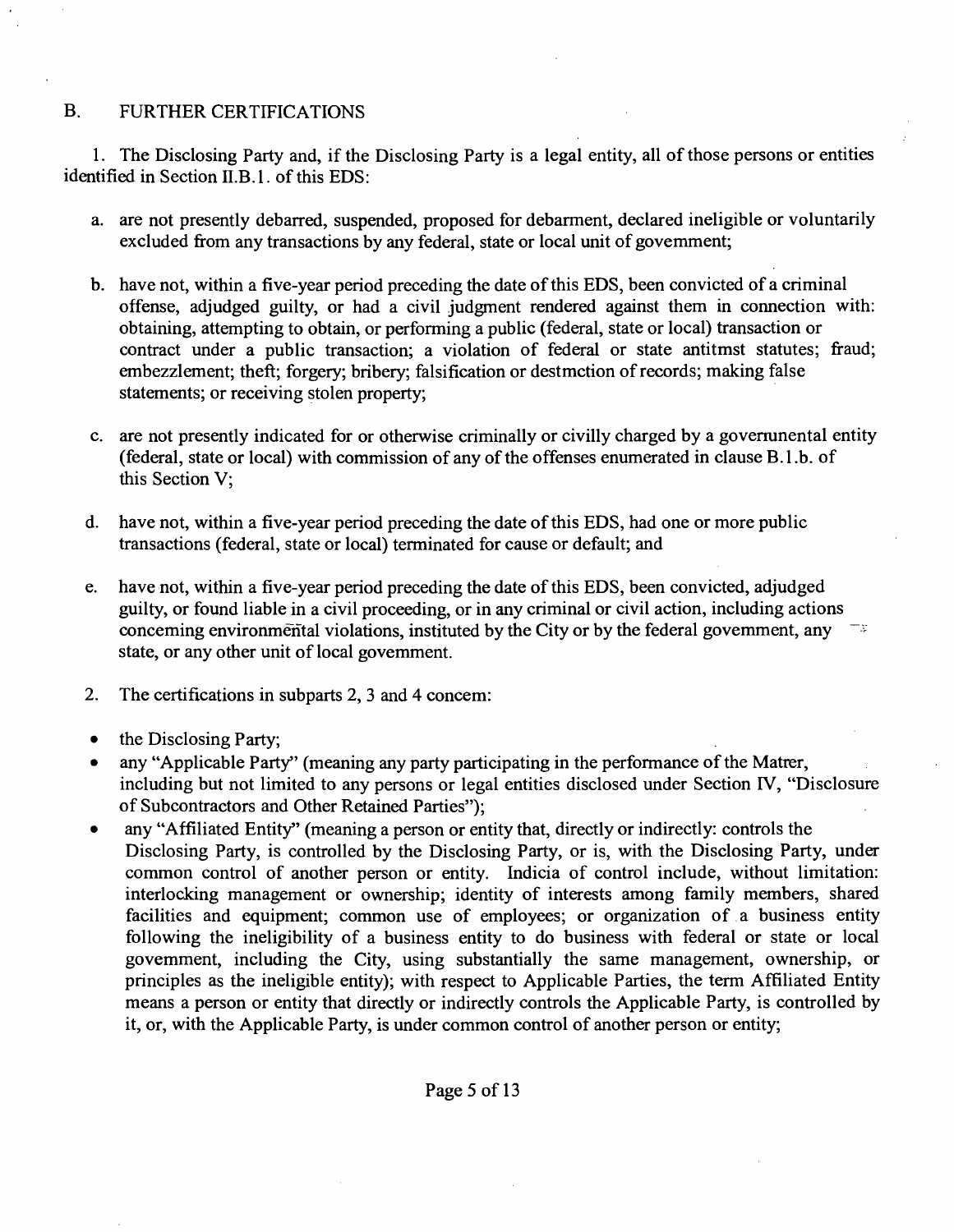• any responsible official of the Disclosing Party, any Applicable Party or any Affiliated Entity or any other official, agent of employee of the Disclosing party, any Applicable Party or any Affiliated Entity, acting pursuant to the direction or authorization of a responsible official of the Disclosing Party, any Applicable Party or any Affiliated Entity (collectively "Agent").

Neither the Disclosing Party, nor any Applicable Party, nor any Affiliated Entity of either the Disclosing Party or any Applicable Party nor any Agents have, during the five years before the date this EDS is signed, or, with respect to an Applicable Party, and Affiliated Entity, or an Affiliated Entity of an Applicable Party during the five years before the date of such Applicable Party's or Affiliated Entity's contract or engagement in cormection with the Matter:

- a. bribed or attempted to bribe, or been convicted or adjudged guilty of bribery or attempting to bribe, a public officer or employee of the City, the State of Illinois, or any agency of the federal govemment or of any state or local govemment in the United States of America, in that officer's or employee's official capacity;
- b. agreed or colluded with other bidders or prospective bidders, or been a party to any such agreement, or been convicted or adjudged guilty of agreement or collusion among bidders or prospective bidders, in resttaint of freedom of competition by agreement to bid a fixed price or otherwise; or
- c. made an admission of such conduct described in a. or b. above that is a matter of record, but have not been prosecuted for such conduct; or
- d. violated the provisions of Muhicipai Code Section 2-92-610 (Living Wage Ordinance).

3. Neither the Disclosing Party, Affiliated Entity or Applicable Party, or any of their employees, officials, agents or partners, is barred from conttacting with any unit of state or local govemment as a result of engaging in or being convicted of (1) bid-rigging in violation of 720 ILCS 5/33E-3; (2) bid-rotating in violation of 720 ILCS 5/33E-4; or (3) any similar offense of any state or of the United Sates of America that contains the same elements of the offense of bid-rigging or bid-rotating.

4. Neither the Disclosing Party nor any Affiliated Entity is listed on any of the following lists maintained by the Office of Foreign Assets Conttol of the U.S. Department of the Treasury of the Bureau of Industry and Security of the U.S. Department of Commerce or their successors: the Specially Designated Nationals List, the Denied Persons List, the Unverified List, the Entity List and the Debarred List.

5. The Disclosing Party understands and shall comply with (1) the applicable requirements of the Govemmental Ethics Ordinance of the City, Titie 2, Chapter 2-156 of the Municipal Code; and (2) all the applicable provisions of Chapter 2-56 of the Municipal Code (Office of the Inspector General).

 $\frac{1}{2}$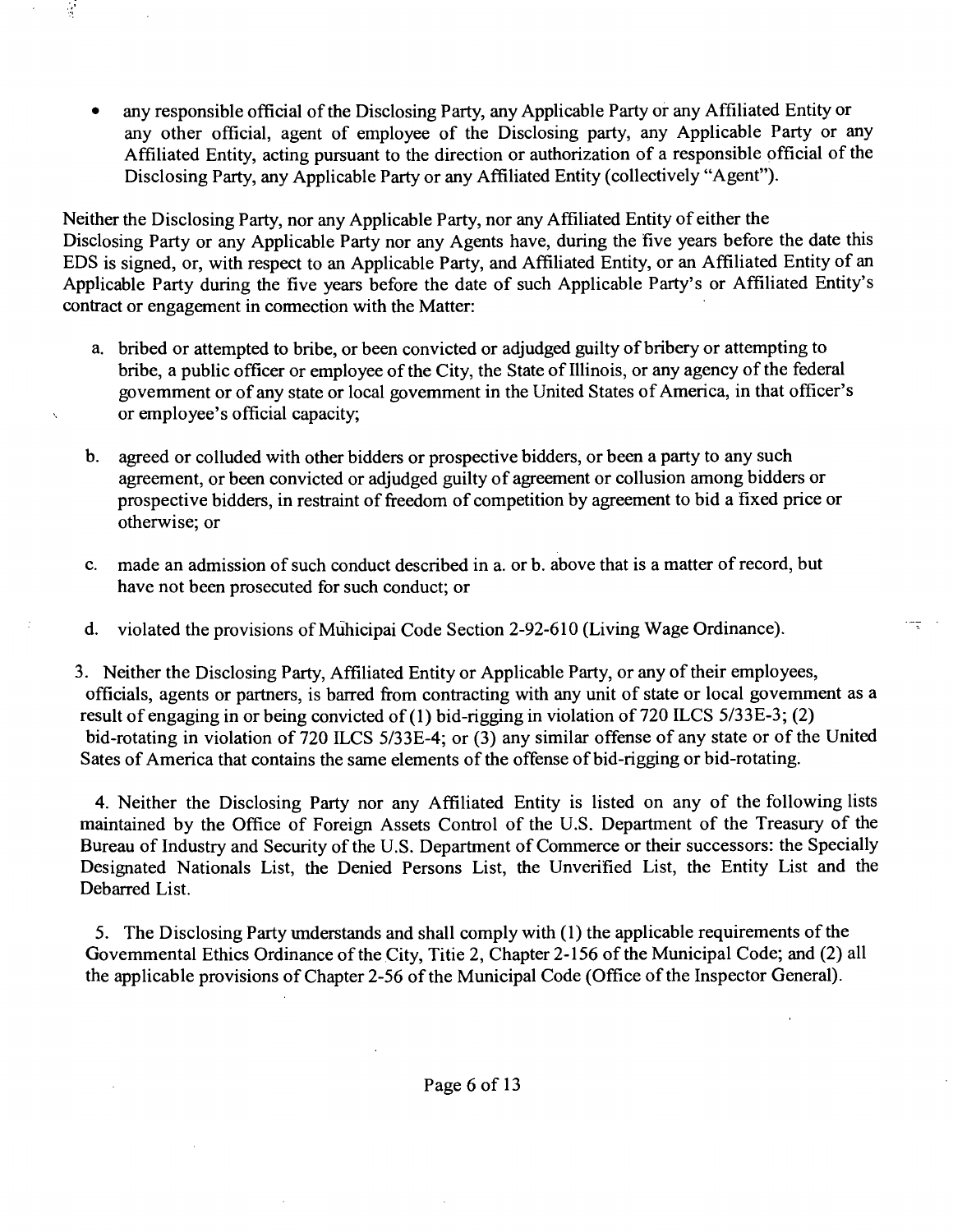6. If the Disclosing Party is unable to certify to any of the above statements in this Part B (Further Certifications), the Disclosing Party must explain below:



If the letters "NA," the word "None," or no response appears on the lines above, it will be conclusively presumed that the Disclosing Party certified to the above statements.

#### C. CERTIFICATION OF STATUS AS FINANCIAL INSTITUTION

For purposes of this Part C, under Municipal Code Section 2-32-455(b), the term "financial institution" means a bank, savings and loan association, thrift, credit union, mortgage banker, mortgage broker, tmst company, savings bank, investment bank, securities broker, municipal securities broker, securities dealer, municipal securities dealer, securities underwriter, municipal securities underwriter, investment tmst, venture capital company, bank holding company, financial services holding company, or any licensee under the Consumer Installment Loan Act, the Sales Finance Agency Act, or the Residential Mortgage Licensing Act. However, "financial institution" specifically shall not include any entity whose predominant business is the providing of tax deferred, defined contribution, pension plans to public employees in accordance with Sections 403(b) and 457 of the Internal .Revenue Code. (Additional definitions may be found in Municipal Code Section 2-32-455(b).)

### 1. CERTIFICATION

The Disclosing Party certifies that the Disclosing Party (check one)

 $\begin{bmatrix} \n\end{bmatrix}$  is  $\begin{bmatrix} \mathbf{X} \end{bmatrix}$  is not

a "financial institution" as defined in Section 2-32-455(b) of the Municipal Code.

2. If the Disclosing Party IS a financial institution, then the Disclosing Party pledges:

"We are not and will not become a predatory lender as defined in Chapter 2-32 of the Municipal Code. We further pledge that none of our affiliates is, and none of them will become, a predatory lender as defined in Chapter 2-32 of the Municipal Code. We understand that becoming a predatory lender or becoming an affiliate of a predatory lender may result in the loss of the privilege of doing business with the City."

If the Disclosing Party is unable to make this pledge because it or any of its affiliates (as defined in Section 2-32-455(b) of the Municipal Code) is a predatory lender within the meaning of Chapter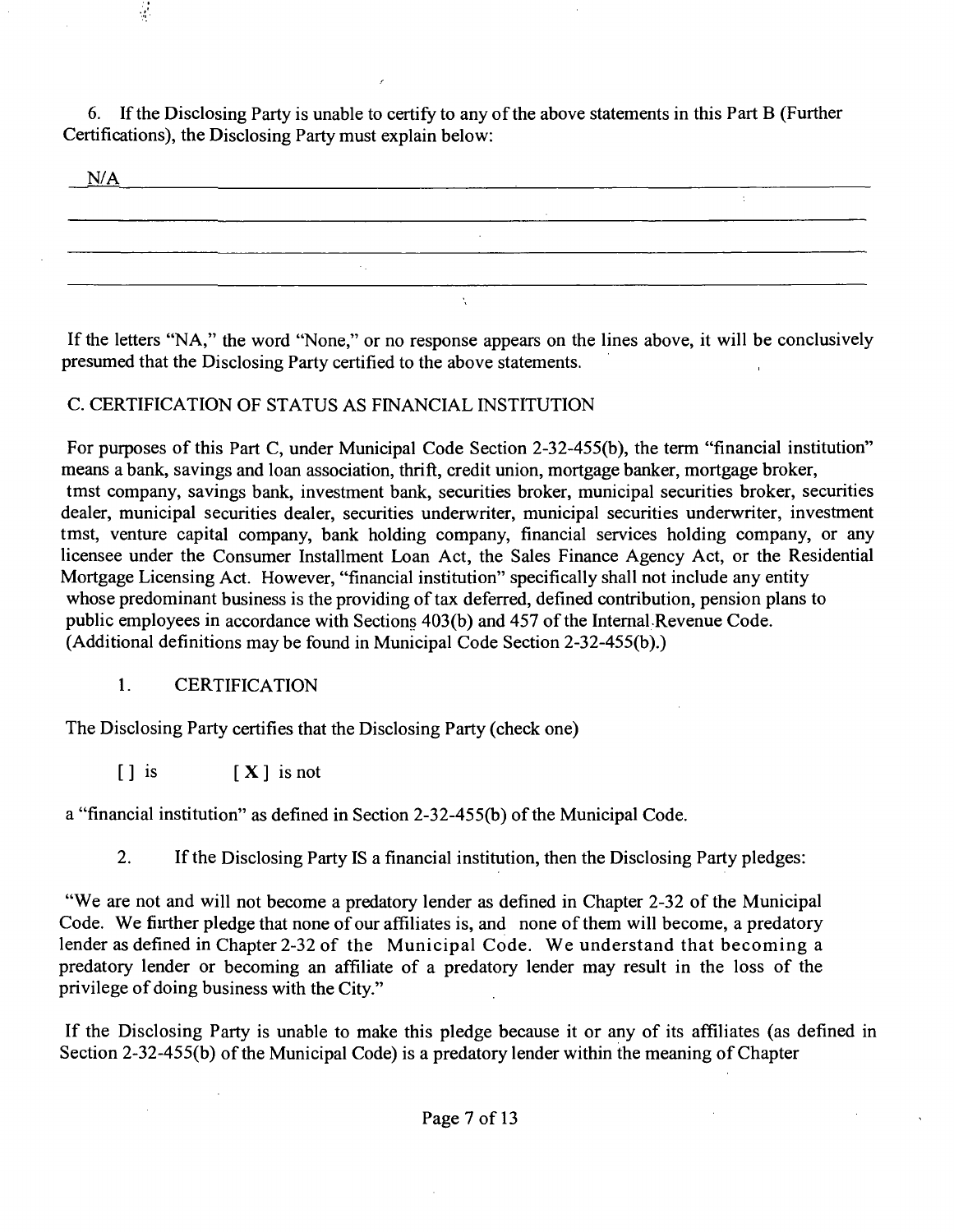2-32 ofthe Municipal Code, explain here (attach additional pages if necessary): 

N/A

If the letters "NA," the word "None," or no response appears on the lines above, it will be conclusively presumed that the Disclosing Party certified to the above statements.

D. CERTIFICATION REGARDING INTEREST IN CITY BUSINESS

Any words or terms that are defined in Chapter 2-156 of the Municipal Code have the same meanings when used in this Part D.

1. In accordance with Section 2-156-110 of the Municipal Code: Does any official or employee of the City have a financial interest in his or her own name or in the name of any other person or entity in the Matter?<br>[] Yes

 $[X]$  No

NOTE: If you checked "Yes" to Item D.l., proceed to Items D.2. and D.3. If you checked "No" to Item D.l., proceed to Part E.

2. Unless sold pursuant to a process of competitive bidding, or otherwise permitted, no City elected official or employee shall have a financial iriterest in his or her own name or in the name of any other person or entity in the purchase of any property that (i) belongs to the City, or (ii) is sold for taxes or assessments, or (iii) is sold by virtue of legal process at the suit of the City (collectively, "City Property Sale"). Compensation for property taken pursuant to the City's eminent domain power does not constimte a financial interest within the meaning of this Part D.

Does the Matter involve a City Property Sale?

 $[$  | Yes  $[$  X| No

3. If you checked "Yes" to Item D.1., provide the names and business addresses of the City officials or employees having such interest and identify the nature of such interest:

| Name<br>N/A | <b>Business Address</b> | Nature of Interest |
|-------------|-------------------------|--------------------|
|             |                         |                    |
|             |                         |                    |

4. The Disclosing Party further certifies that no prohibited financial interest in the Matter will be acquired by any City official or employee.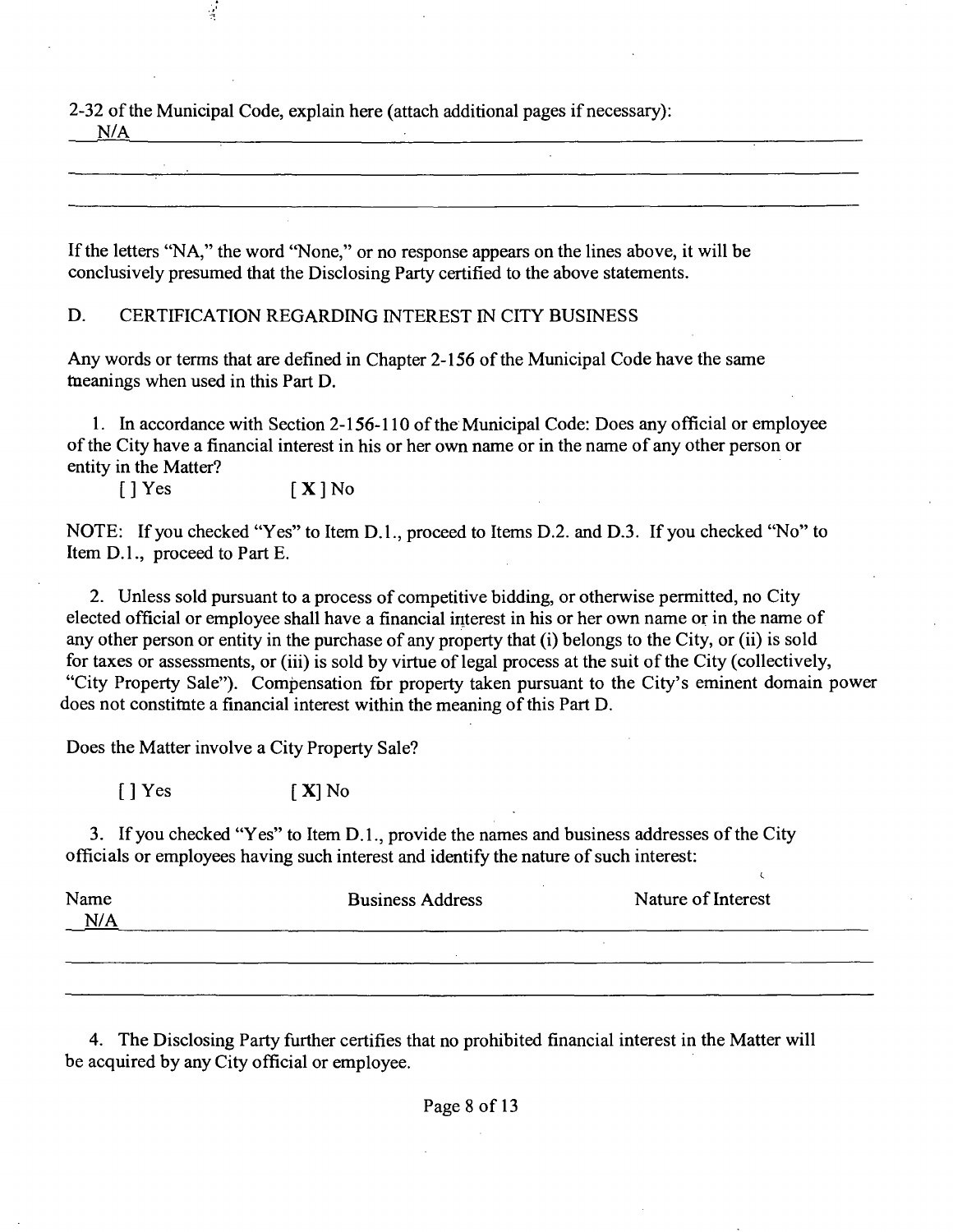#### E. CERTIFICATION REGARDING SLAVERY ERA BUSINESS

The Disclosing Party has searched any and all records of the Disclosing Party and any and all predecessor entities for records of investments or profits from slavery, the slave industry, or slaveholder insurance policies from the slavery era (including insurance policies issued to slaveholders that provided coverage for damage to or injury or death of their slaves) and has disclosed in the EDS any and all such records to the City. In addition, the Disclosing Party must disclose the names of any and all slaves or slaveholders described in those records. Failure to comply with these disclosure requirements may make the Matter to which this EDS pertains voidable by the City.

ý.

Please check either 1. or 2. below. If the Disclosing Party checks 2., the Disclosing Party must disclose below or in an attachment to this EDS all requisite information as set forth in that paragraph 2.

 $X_1$ . The Disclosing Party verifies that (a) the Disclosing Party has searched any and all records of the Disclosing Party and any and all predecessor entities for records of investments or profits from slavery, the slave industry, or slaveholder insurance policies, and (b) the Disclosing Party has foimd no records of investments or profits from slavery, the slave industry, or slaveholder insurance policies and no records of names of any slaves or slaveholders.

2. The Disclosing Party verifies that, as a result of conducting the search in step 1(a) above, the Disclosing Party has found records relating to investments or profits from slavery, the slave industry, or slaveholder insurance policies and/or the names of any slaves or slaveholders. The Disclosing Party verifies that the following constitutes fiill disclosure of all such records: and the control of the control of the control of the control of the control of the control of the control of the 

 $N/A$ 

#### **SECTION VI ~ CERTIFICATIONS FOR FEDERALLY-FUNDED MATTERS**

NOTE: If the Matter is federally funded, complete this Section VI. If the Matter is not federally fimded, proceed to Section VII.

#### A. CERTIFICATION REGARDING LOBBYING

1. List below the names of all persons or entities registered under the federal Lobbying Disclosure Act of 1995 who have made lobbying contacts on behalf of the Disclosing Party with respect to the Matter: (Begin list here, add sheets as necessary):

ing and a straight and a straight and a straight

N/A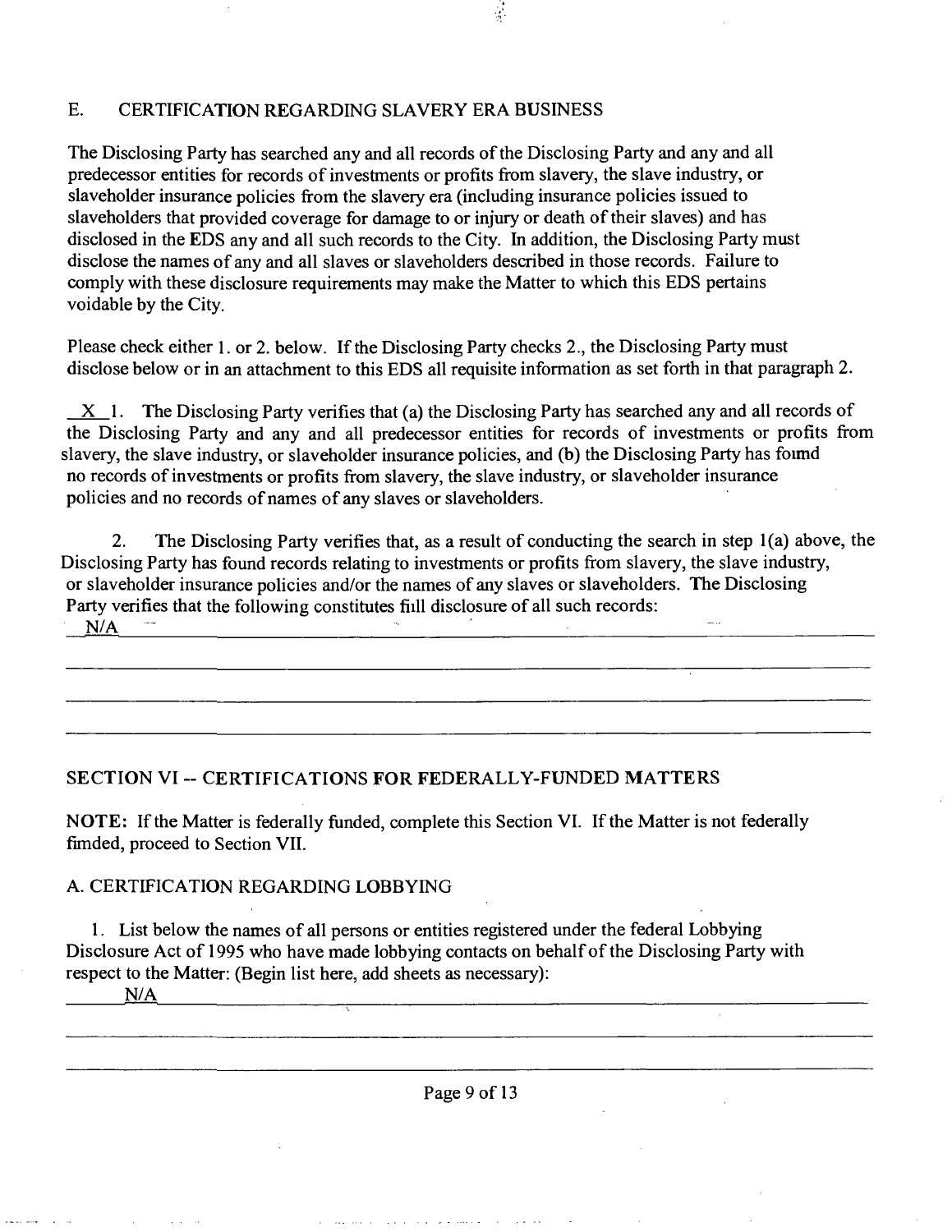(If no explanation appears or begins on the lines above, or if the letters "NA" or if the word "None" appear, it will be conclusively presumed that the Disclosing Party means that NO persons or entities registered under the Lobbying Disclosure Act of 1995 have made lobbying contacts on behalf of the Disclosing Party with respect to the Matter.)

 $\frac{1}{2}$ 

2. The Disclosing Party has not spent and will not expend any federally appropriated funds to pay any person or entity listed in Paragraph A. 1. above for his or her lobbying activities or to pay any person or entity to influence or attempt to influence an officer or employee of any agency, as defined by applicable federal law, a member of Congress, an officer or employee of Congress, or an employee of a member of Congress, in connection with the award of any federally fiinded contract, making any federally fiinded grant or loan, entering into any cooperative agreement, or to extend, continue, renew, amend, or modify any federally funded conttact, grant, loan, or cooperative agreement.

3. The Disclosing Party will submit an updated certification at the end of each calendar quarter in which there occurs any event that materially affects the accuracy of the statements and information set forth in paragraphs A.1. and A.2. above.

If the Matter is federally funded and any funds other than federally appropriated fiinds have been or will be paid to any person or entity for influencing or attempting to influence an officer or employee of any agency (as defined by applicable federal law), a member of Congress, an officer or employee of Congress, or an employee of a member of Congress in connection with the Matter, the Disclosing Party must complete and submit Standard Form-LLL, "Disclosure Form to Report Lobbying," in accordance with its instmctions. The form may be obtained online from the federal Office of Management and Budget (OMB) web site at http://www.whitehouse.gov/omb/grants/sfllin.pdf, linked on the page http://www.whitehousegov/omb/grants/grantsforms.html.

4. The Disclosing Party certifies that either: (i) it is not an organization described in section 501(c)(4) of the Intemal Revenue Code of 1986; or (ii) it is an organization described in section 501(c)(4) of the Intemal Revenue Code of 1986 but has not engaged and will not engage in "Lobbying Activities."

5. If the Disclosing Party is the Applicant, the Disclosing Party must obtain certifications equal in form and substance to paragraphs A.l . through A.4. above from all subconttactors before it awards any subcontract and the Disclosing Party must maintain all such subcontractors' certifications for the duration of the Matter and must make such certifications promptly available to the City upon request.

#### B. CERTIFICATION REGARDING EQUAL EMPLOYMENT OPPORTUNITY

If the Matter is federally funded, federal regulations require the Applicant and all proposed subcontractors to submit the following information with their bids or in writing at the outset of negotiations.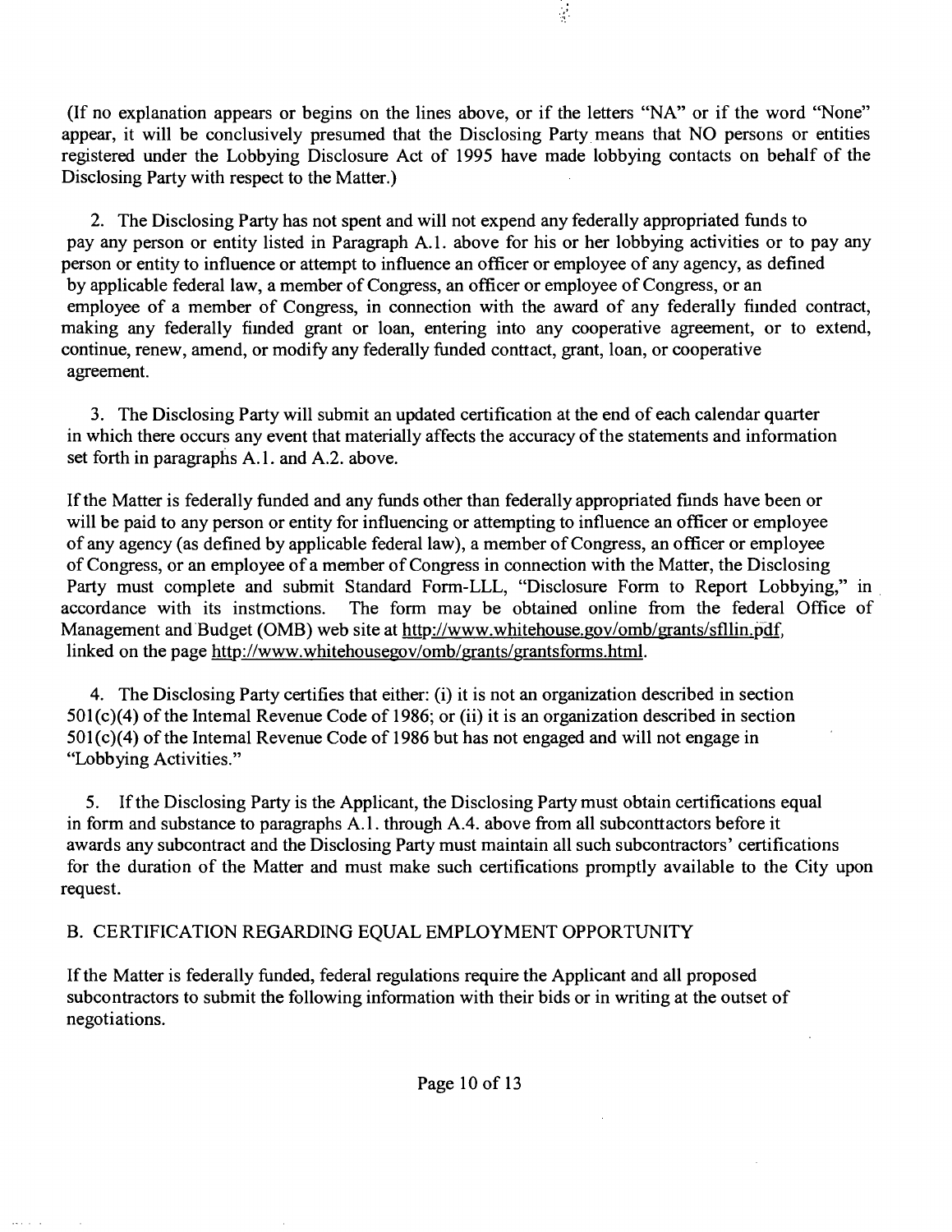Is the Disclosing Party the Applicant?

 $[X]$   $Yes$   $[]$   $No$ 

If "Yes," answer the three questions below:

1. Have you developed and do you have on file affirmative action programs pursuant to applicable federal regulations? (See 41 CFR Part 60-2.)<br> $\begin{bmatrix} 1 & \text{Yes} \\ \text{Yes} & \text{Ex} \\ \end{bmatrix}$  No

 $[X]$  No

2. Have you filed with the Joint Reporting Committee, the Director of the Office of Federal Contract Compliance Programs, or the Equal Employment Opportunity Commission all reports due under the applicable filing requirements?<br> $\begin{bmatrix} 1 & \text{Yes} \\ \end{bmatrix}$  No

 $\frac{1}{2}$ 

 $[X]$  No

3. Have you participated in any previous contracts or subcontracts subject to the equal opportunity clause?<br>  $\begin{bmatrix} 1 & Yes \end{bmatrix}$ 

 $[X]$  No

If you checked "No" to question 1. or 2. above, please provide an explanation: Applicant is not required to complv with 41 CFR Part 60-2

#### **SECTION VII ~ ACKNOWLEDGMENTS, CONTRACT INCORPORATION, COMPLIANCE, PENALTIES, DISCLOSURE**

The Disclosing Party understands and agrees that:

न्त्

A. By completing and filing this EDS, the Disclosing Party acknowledges and agrees, on behalf of itself and the persons or entities names in this EDS, that the City may investigate the creditworthiness of some or all of the persons or entities named in this EDS.

B. The certifications, disclosures, and acknowledgments contained in this EDS will become part of any conttact or other agreement between the Applicant and the City in connection with the Matter, whether procurement, City assistance, or other City action, and are material inducements to the City's execution of any contract or taking other action with respect to the Matter. The Disclosing Party understands that it must comply with all statutes, ordinances, and regulations on which this EDS is based.

C. The City's Govemmental Ethics and Campaign Financing Ordinances, Chapters 2-156 and 2-164 of the Municipal Code, impose certain duties and obligations on persons or entities seeking City contracts, work, business, or transactions. The full text of these ordinances and a training program is available on line at www.cityofchicago.org/Ethics, and may also be obtained from the City's Board of Ethics, 740 N. Sedgwick St., Suite 500, Chicago, IL 60610, (312) 744-9660. The Disclosing Party must comply fiilly with the applicable ordinances.

*Page 11 of 13 u*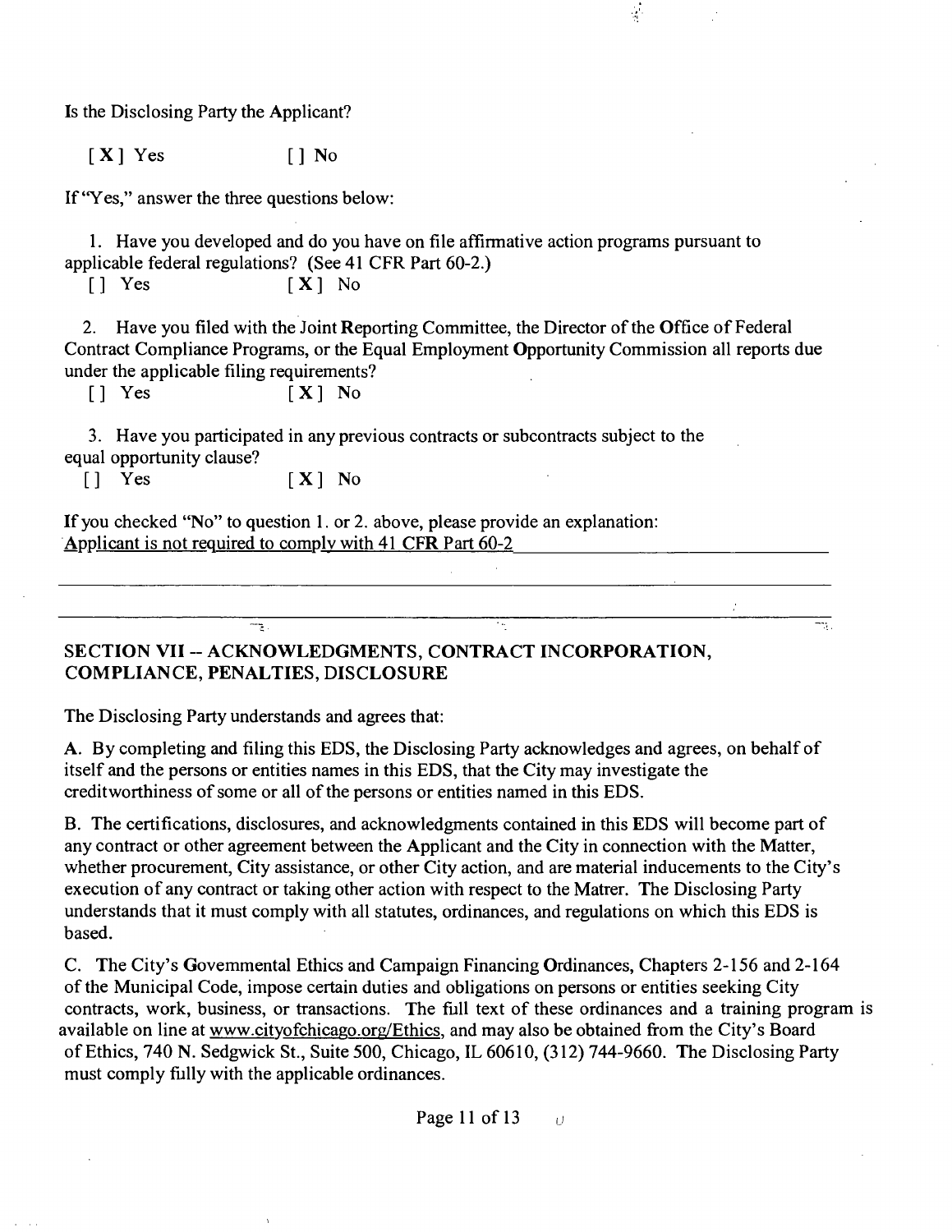D. If the City determines that any information provided in this EDS is false, incomplete or inaccurate, any contract or other agreement in connection with which it is submitted may be rescinded or be void or voidable, and the City may pursue any remedies under the contract or agreement (if not rescinded, void or voidable), at law, or in equity, including terminating the Disclosing Party's participation in the Matter and/or declining to allow the Disclosing Party to participate in other transactions with the City. Remedies at law for a false statement of material fact may include incarceration and an award to the City of treble damages. *I* 

 $\frac{1}{2}$ 

E. It is the City's policy to make this document available to the public on its Intemet site and/or upon request. Some or all of the information provided on this EDS and any attachments to this EDS may be made available to the public on the Intemet, in response to a Freedom of Information Act request, or otherwise. By completing and signing this EDS, the Disclosing Party waives and releases any information contained in this EDS and also authorizes the City to verify the accuracy of any information submitted in this EDS.

F. The information provided in this EDS must be kept current. In the event of changes, the Disclosing Party must supplement this EDS up to the time the City takes action on the Matter. If the Matter is a contract being handled by the City's Department of Procurement Services, the Disclosing Party must update this EDS as the contract requires.

The Disclosing Party represents and warrants that:

G. The Disclosing Party has not withheld or reserved any disclosures as to economic interests in the Disclosing Party, or as to the Matter, or any information, data or plan as to the intended use or  $\rightarrow \frac{1}{4}$ Purpose for which the Applicaht seeks City Council or other City agency action.

For purposes of the certifications in H.1. and H.2. below, the term "affiliate" means any person or entity that, directly or indirectly: controls the Disclosing Party, is controlled by the Disclosing Party, or is, with the Disclosing Party, under common conttol of another person or entity. Indicia of control include, without limitation: interlocking management or ownership; identity of interests among family members; shared facilities and equipment; common use of employees; or organization of a business entity following the ineligibility of a business entity to do business with the federal govemment or a state or local govemment, including the City, using substantially the same management, ownership, or principals as the ineligible entity.

H.1. The Disclosing Party is not delinquent in the payment of any tax administered by the Illinois Department of Revenue, nor are the Disclosing Party or its affiliates delinquent in paying any fine, fee, tax or other charge owed to the City. This includes, but is not limited to, all water charges, sewer charges, license fees, parking tickets, property taxes or sales taxes.

H.2. If the Disclosing Party is the Applicant, the Disclosing Party and its affiliates will not use, nor permit their subcontractors to use, any facility on the U.S. EPA's List of Violating Facilities in connection with the Matter for the duration of time that such facility remains on the list.

Page 12 of 13

 $\sim 100$  .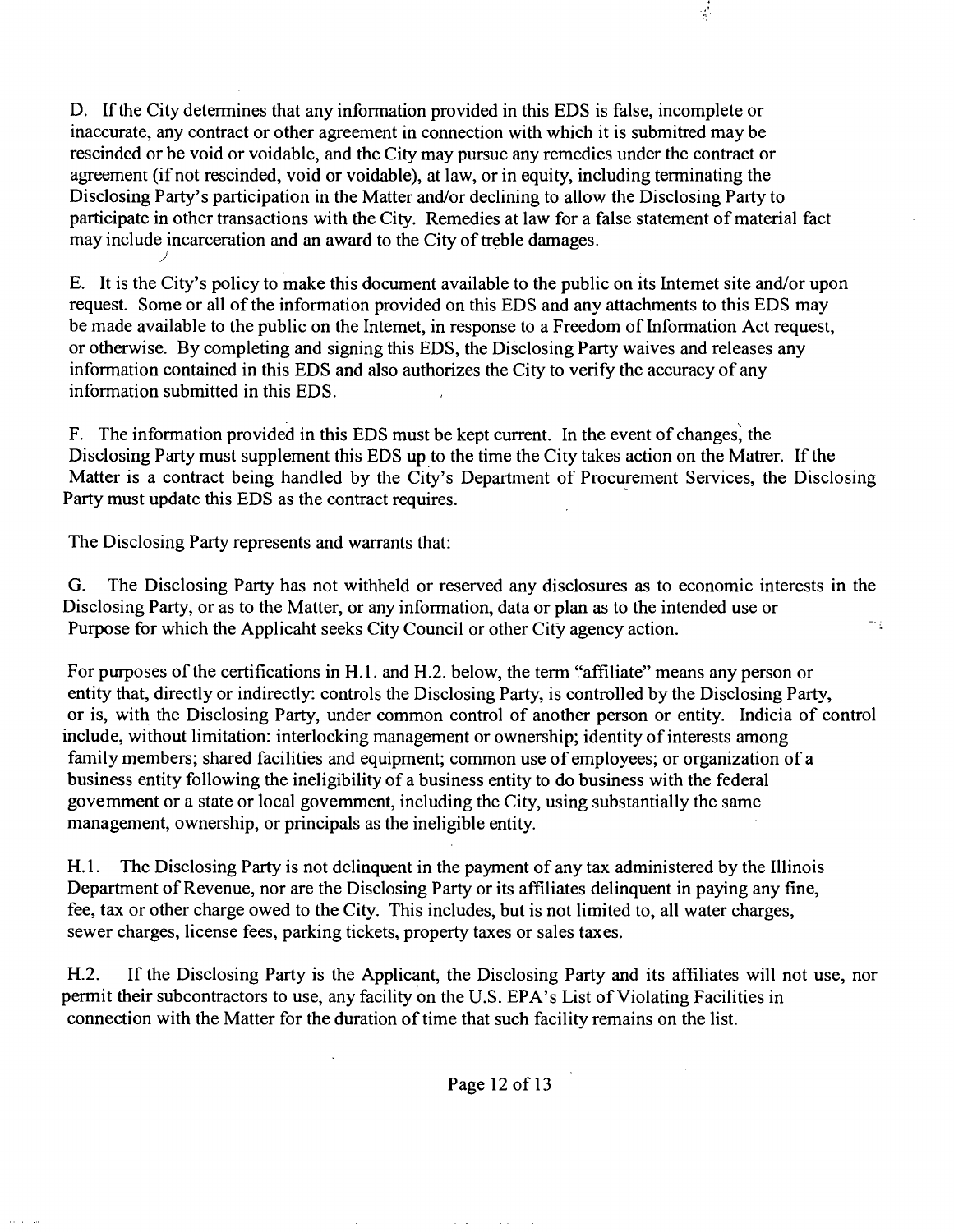H.3. If the Disclosing Party is the Applicant, the Disclosing Party will obtain from any contractors/subcontractors hired or to be hired in connection with the Matter certifications equal in form and substance to those in H.l. and H.2. above and will not, without the prior written consent of the City, use any such contractor/subcontractor that does not provide such certifications or that the Disclosing Party has reason to believe has not provided or cannot provide tmthful certifications.

NOTE: If the Disclosing Party cannot certify as to any of the items in H.l., H.2. or H.3. above, an explanatory statement must be attached to this EDS.

#### **CERTIFICATION**

Under penalty of perjury, the person signing below: (1) warrants the he/she is authorized to execute this EDS on behalf of the Disclosing Party, and (2) warrants that all certifications and statements contained in this EDS are tme, accurate and complete as of the date fumished to the City.

Kasper Development. Ltd. (Print or type name of Disclosing Party)

By: (sign here)

Date: 2/25/2011

i.

Joseph Skiba (Print or type name of person signing)

President (Print or type title of person signing)

 $2$  OU Signed and swom to before me on (date) at  $\text{Coul}$  County,  $\text{L}$  (state). 1 | | | **VOUWRNotary Public.**  $\text{Commission expires:} \begin{equation*} \begin{array}{ll}\text{Cl}\end{array} \begin{equation*} \begin{array}{ll}\text{C}\end{array} \end{equation*} \begin{equation*} \begin{array}{ll}\text{C}\end{array} \end{equation*} \begin{equation*} \begin{array}{ll}\text{C}\end{array} \end{equation*} \begin{equation*} \begin{array}{ll}\text{C}\end{array} \end{equation*} \begin{equation*} \begin{array}{ll}\text{C}\end{array} \end{equation*} \begin{equation*} \begin{array}{ll}\text{C}\end{array} \end{equation*} \begin{equation*} \begin{array}{ll}\text{C$ MAGDALENA BROZYNA NOTARY PUBLIC - STATE OF ILLINOIS MY COMMISSION EXPIRES:11/19/12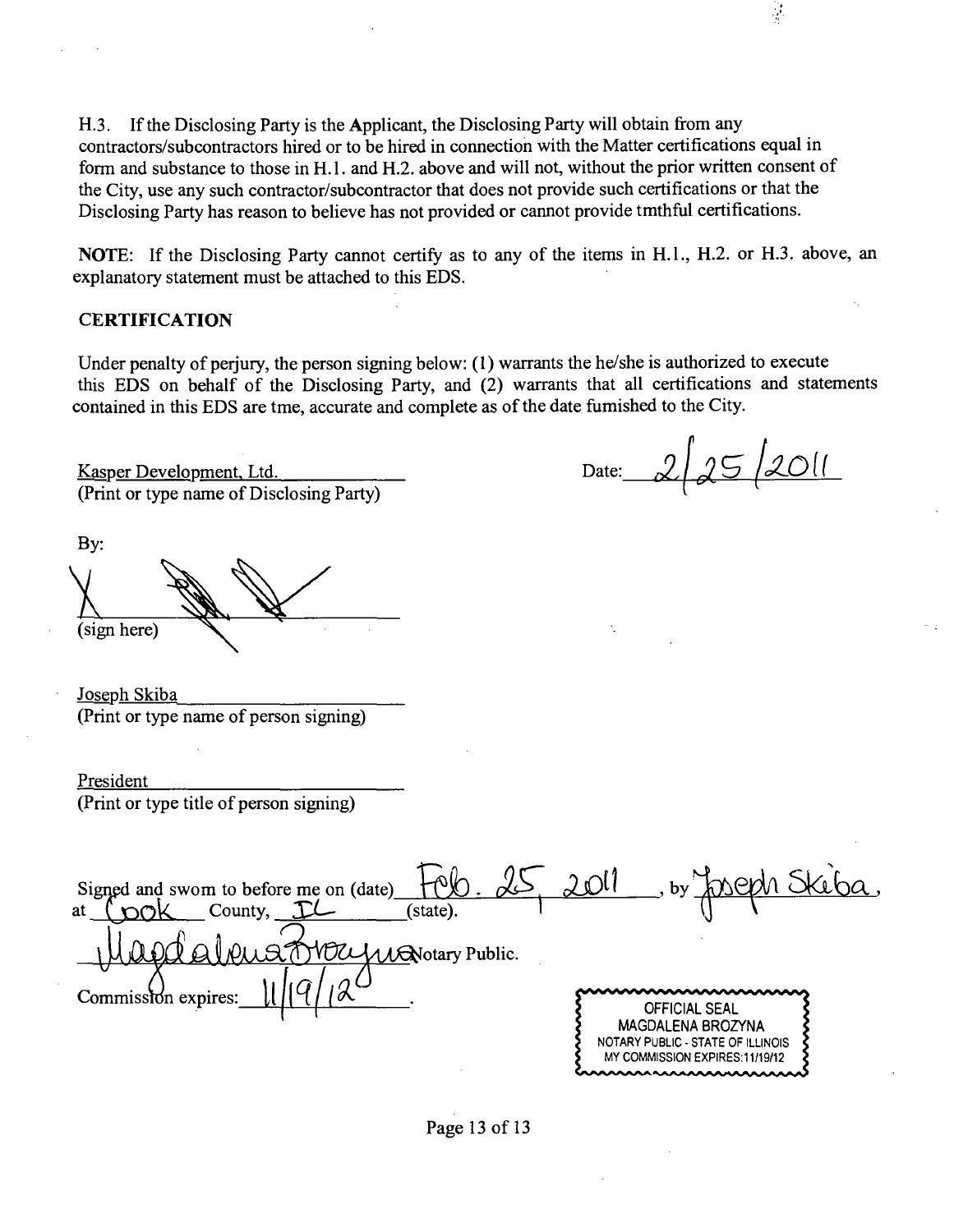#### **FORM OF AFFIDAVIT (Section 17-13-0107)**  (Attachment to Disclosure)

Honorable Daniel S. Solis Chairman, Committee on Zoning 121 North LaSalle Stteet Room 304 - City Hall Chicago, Illinois 60602

To Whom It May Concem:

The undersigned, KASPER DEVELOPMENT, LTD., understands that Lisa A. Marino

has filed a swom affidavit identifying IT as the OWNER of the property identified as

3152 South Throop Street, Chicago, Illinois 60608 (PIN: 17-32-105-011-0000), which is the

subject of the proposed Zoning Map Amendment.

KASPER DEVELOPMENT, LTD. (Owner & Applicant)

 $\mathbf{B}$ v: SEPH SKIBA,

President of Kasper Development, Ltd.

| Subscribed and Swom to before me<br>this $\Delta S \parallel$ day of $\angle$ POMANY , 2011. |  |
|----------------------------------------------------------------------------------------------|--|
|                                                                                              |  |
|                                                                                              |  |
| aknrenior                                                                                    |  |
| Notary Pullic                                                                                |  |

OFFICIAL SEAL MAGDALENA BROZYNA NOTARY PUBLIC - STATE OF ILLINOIS MY COMMISSION EXPIRES: 11/19/12

M:\ZONING\Kasper Development, Ltd\3152 S. Throop St\FORM OF AFFIDAVIT.wpd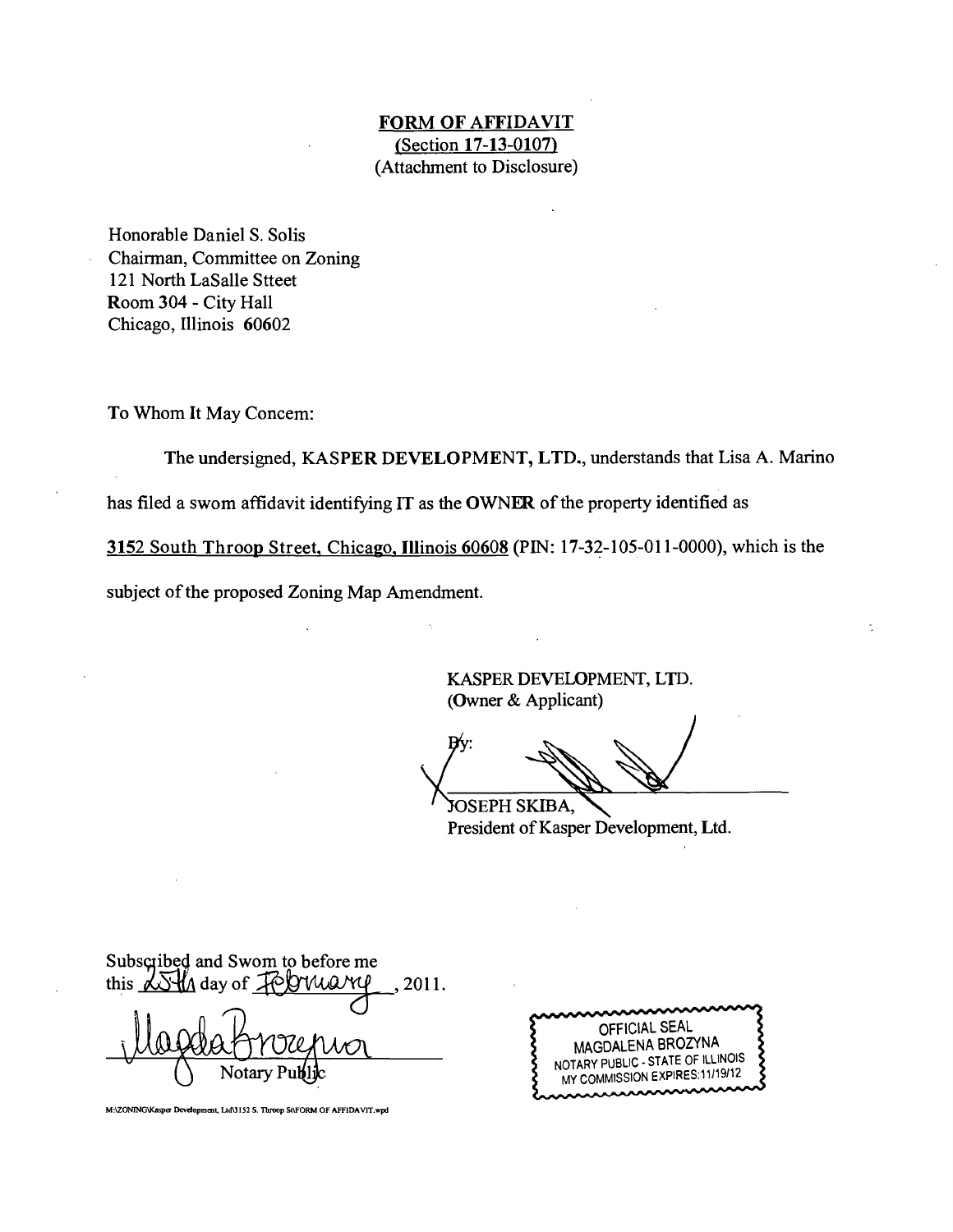#### **CITY OF CHICAGO ECONOMIC DISCLOSURE STATEMENT AND AFFIDAVIT APPENDIX A**

#### **FAMILIAL RELATIONSHIPS WITH ELECTED CITY OFFICIALS AND DEPARTMENT HEADS**

**This Appendix is to be completed only by (a) the Applicant, and (b) any legal entity which has a direct ownership interest in the Applicant exceeding 7.5 percent. It is not to be completed by any legal entity which has only an indirect ownership interest in the Applicant.** 

Under Municipal Code Section 2-154-015, the Disclosing Party must disclose whether such Disclosing Party or any "Applicable Party" or any Spouse or Domestic Partner thereof currently has or expects to have a "familial relationship" with any elected city official or department head. A "familial relationship" exists if, as of the date this EDS is signed, the Disclosing Party or any "Applicable Party" or any Spouse or Domestic Partner thereof is related, by blood or adoption, to the mayor, any alderman, the city clerk, the city tteasurer or any city department head as parent, child, brother or sister, aunt or uncle, niece or nephew, grandparent, grandchild, father-in-law, mother-in-law, son-in-law, daughter-in-law, stepfather or stepmother, stepson or stepdaughter, stepbrother or stepsister or half-brother or half-sister.

"Applicable Party" means (1) all corporate officers of the Disclosing Party, if the Disclosing Party is a corporation; all partners of the Disclosing Party, if the Disclosing Party is a general partnership; all general partners and limited partners of the Disclosing Party, if the Disclosing Party is a limited partnership; all managers, managing members and members of the Disclosing Party, if the Disclosing Party is a limited liability company; (2) all principal officers of the Disclosing Party; and (3) any person having more than a 7.5 percent ownership interest in the Disclosing Party. "Principal officers" means the president, chief operating officer, executive director, chief financial officer, treasurer or secretary of a legal entity or any person exercising similar authority.

Does the Disclosing Party or any "Applicable Party" or any Spouse or Domestic Partaer thereof currently have or expect to have a "familial relationship" with an elected city official or department head?

 $\prod$  Yes



If yes, please identify below  $(1)$  the name and title of such person,  $(2)$  the name of the legal entity to which such person is connected; (3) the name and title of the elected city official or department head to whom such person has a familial relationship, and (4) the precise natare of